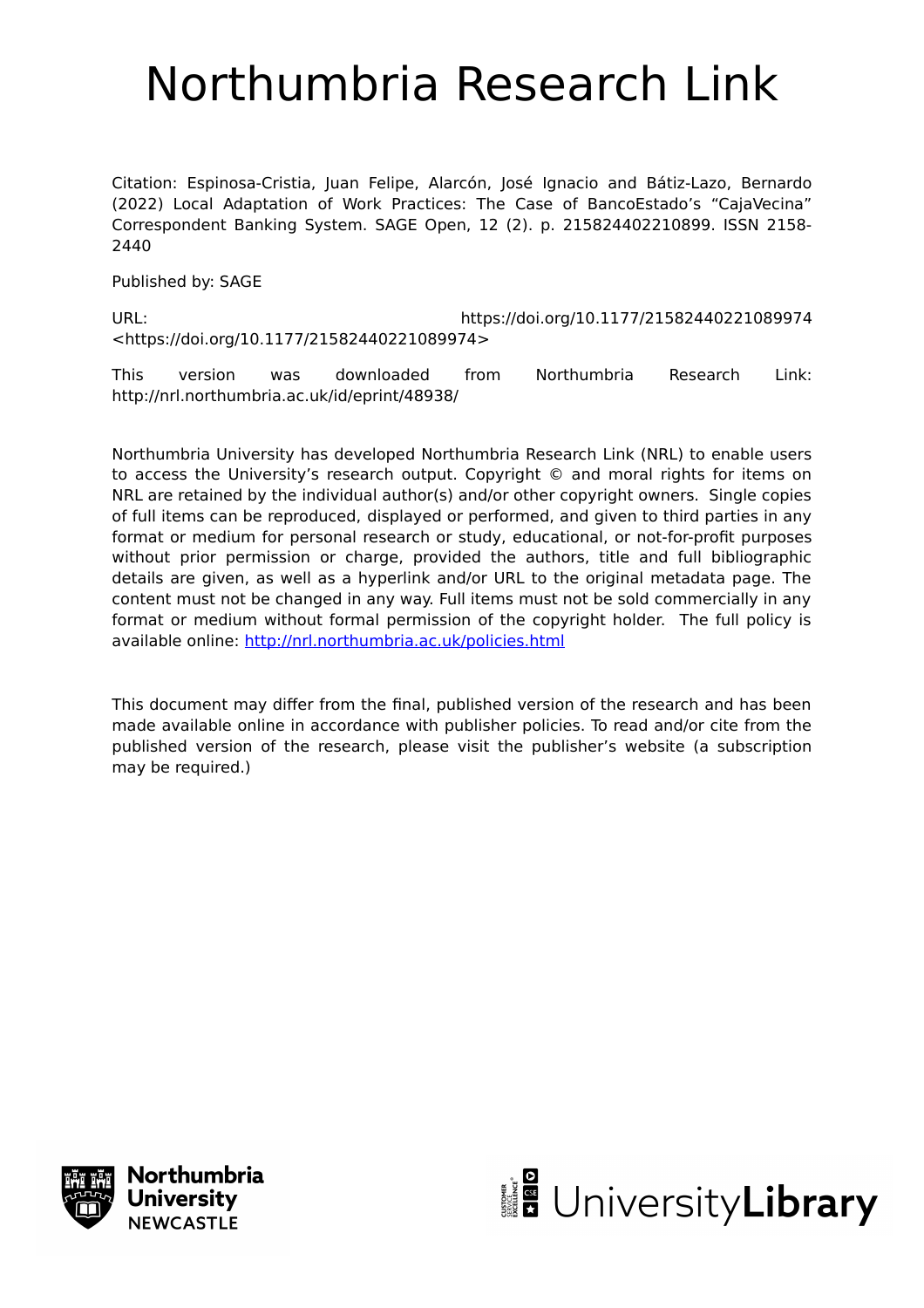# **Local Adaptation of Work Practices: The Case of BancoEstado's "CajaVecina" Correspondent Banking System**

DOI: 10.1177/21582440221089974 SAGE Open April-June 2022: 1–14 © The Author(s) 2022 [journals.sagepub.com/home/sgo](https://journals.sagepub.com/home/sgo)



Juan Felipe Espinosa-Cristia<sup>l D</sup>, José Ignacio Alarcón<sup>2</sup>, **and Bernardo Batiz-Lazo3**

### **Abstract**

This article contributes to the discussion of everyday domestic finance technologies by looking at CajaVecina, a correspondent banking network coordinated by BancoEstado, a leading Chilean financial institution. Differences in perceptions between actual users and designers of ICT for development projects (ICT2D) emerged from structured interviews with executives of financial intermediaries, customers, and shopkeepers. The extent to which independent merchants operating CajaVecina's bespoke terminals confront and solve the "design-actuality gap" questioned whether the CajaVecina system enabled neighborhood retail stores to act as a de facto bank branch. Empirical results suggested that was not the case. Instead of following strict contractual behavior, participants in the correspondent banking network addressed a design gap through social interaction and leveraging relationships with repeat customers. This behavior builds on information emanating from what they called "operating quotas." Operating quotas enabled BancoEstado to diversify risk, document financial services habits, and forecast the performance of merchants (particularly small, independent retail shops). Merchants used trends in operating quotas to tailor services offered through the CajaVecina terminal while aiming to increase the loyalty of trusted customers. These results further the understanding of correspondent banking services aiming to increase financial inclusion by providing evidence of a previously unexplored aspect of these networks, where social dimensions take precedence over economic, financial, and technological aspects.

#### **Keywords**

correspondent banking, agency redistribution, payment space, special monies, classifications, CajaVecina

# **Introduction**

The research documented in this paper explores a financial technology initiative in which non-financial providers work in tandem with a well-established financial institution while aiming to improve the cash cycle journey. The technological, geographical, and policy objectives of this system, which sought to increase financial inclusion in a South American country, positioned the research within the overall umbrella of contributions exploring information technology projects for development (ICT4D). Fieldwork took place in Chile—a country where, at the time of the research, banknotes, and coins remained an important medium to settle on-the-spot retail transactions. The technical system at the heart of this research consists of a rudimentary, easy-to-install package featuring a point-of-sale (POS) terminal with a keypad as its only accessory. As is the case in Diniz et al. (2012, 2013, 2014) and Jayo et al. (2012), the organizational form that is the subject of the research is known as correspondent banking, where a dedicated POS terminal enables local small businesspeople (namely independent grocery stores) to serve as a representative of a financial institution, handling simple transactions while increasing access to cash by low-income Chileans. But as will be evident below, confronting "the social problem required more than a transactional exchange would allow" (Diniz et al., 2013, p. 6).

Empirical results suggested a gap or difference in perceptions between design and actuality (Diniz et al., 2013, 2014). Participants solved this gap through the social system around which the Chilean correspondent banking network is built. This active and creative role of the user of the technology has also

\*Juan Felipe Espinosa-Cristia is now affiliated to Universidad Técnica Federico Santa María, Valparaíso, Chile

#### **Corresponding Author:**

Juan Felipe Espinosa-Cristia, Universidad Técnica Federico Santa María, Av. España 1680, Valparaíso, 2390123, Chile. Email: [juan.espinosacr@usm.cl](mailto:juan.felipe.espinosa@gmail.com)

 $\bf \odot$ Creative Commons CC BY: This article is distributed under the terms of the Creative Commons Attribution 4.0 License (https://creativecommons.org/licenses/by/4.0/) which permits any use, reproduction and distribution of the work without further permission provided the original work is attributed as specified on the SAGE and Open Access pages (https://us.sagepub.com/en-us/nam/open-access-at-sage).

<sup>1</sup> Universidad Andres Bello, Viña del Mar, Chile <sup>2</sup>Ministerio de Salud, Santiago, Chile <sup>3</sup>Northumbria University, Newcastle upon Tyne, UK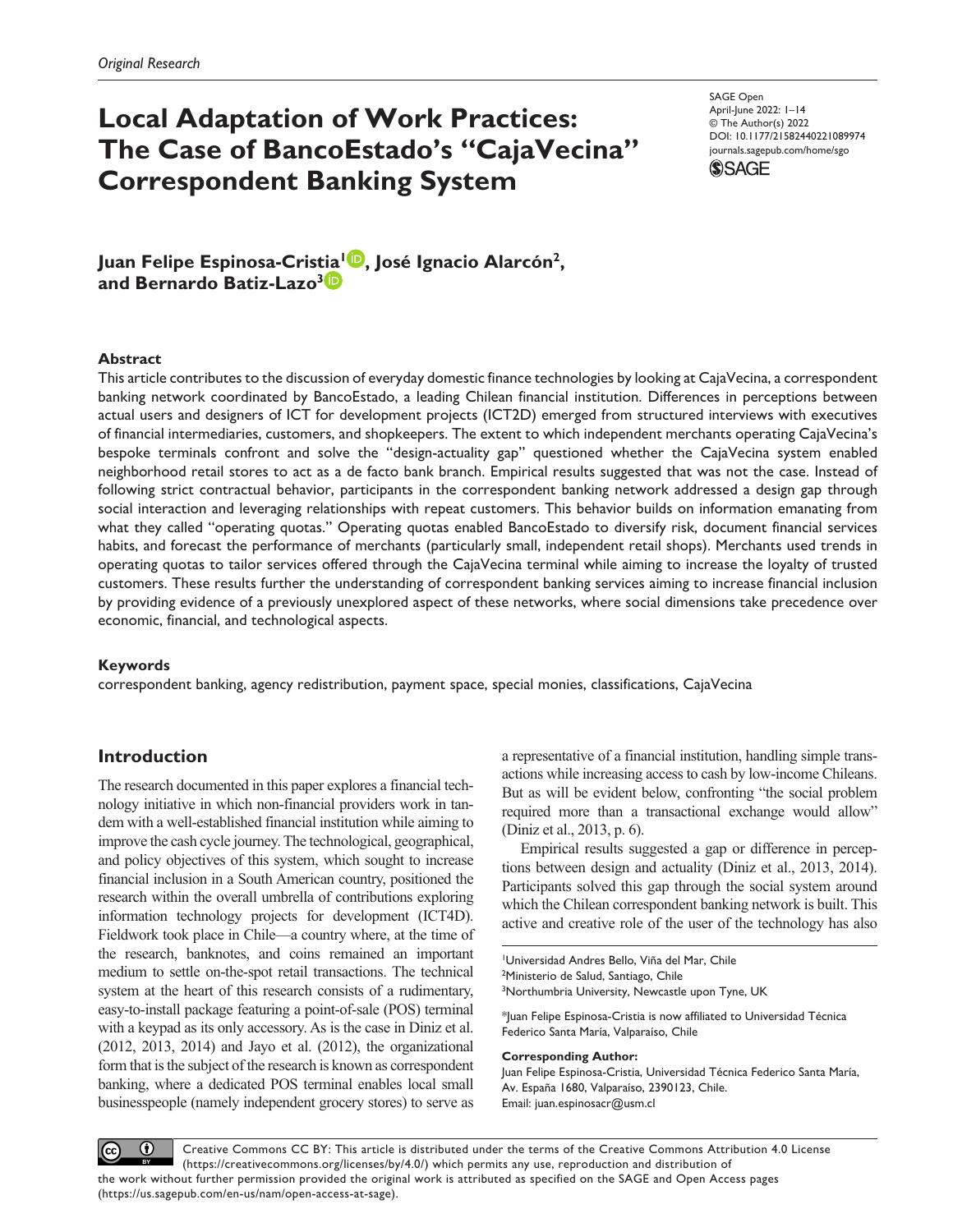been termed "appropriation" (Eglash, 2004). There are thus alternative terms to describe uses of a technology that were not part of the original design by engineers. In the case documented in this article, this alternative use builds on information emanating from what participants called "operating quotas."

A quota is the level of credit that the bank gives to its correspondents. The bank could alter such a quota, based on the longevity of the independent retailer within the network, the volume of business, and the grocer's credit behavior. The information emanating from the operating quotas was relevant in at least two ways. First, the flow of information from the operating quotas enabled the financial institution to diversify risk and learn about the financial services habits of merchants (particularly about economic agents who seldom leave a footprint within organized financial markets and institutions such as small, independent retail shops). A second relevant aspect was that information emanating from operating quotas allowed merchants to tailor services offered through the POS terminal to fit the behavior of trusted customers and thus transform a correspondent banking service into a new and dissimilar type of solution, one different from that of the established bank, and which leveraged relationships with repeat customers.

The possible emergence of a "new payment space" is very much at the center of the research (Maurer, 2008, 2012). Such new space is characterized by redefining the interactions of payment providers with users, and at the same time minimizing the involvement of or even excluding financial institutions from the transaction. Indeed, Bailey et al. (2018) and Diniz et al. (2014) offer evidence suggesting the emergence of a new payment space amongst correspondent banking in Brazil. Diniz et al. (2014, pp. 22–24) note how users of correspondent banking services expect that their demands for financial services are met by the correspondent in the same manner as a bank employee or bank branch, while envisioning correspondents as mere transaction processors. In other words, Diniz et al. (2014) document evidence in which users expect the neighborhood retail store to act as a *de facto* bank branch.

Research in this article departs from the conceptual framework of the previous fieldwork documenting the use of correspondent banking to deepen financial inclusion in Latin America, by following the economic anthropology of payment media (Maurer, 2008; Nelms et al., 2018; Swartz, 2020). This alternative conceptualization enables us to further explore how neighborhood grocers modify the social system to expand their role in a correspondent banking network. Specifically, we question assumptions by Maurer's (2008) "new payment systems" and by Diniz et al. (2014), by asking whether the neighborhood retail stores act as a *de facto* bank branch. In other words, by looking at the operations of Chilean grocers and studying their views regarding the correspondent bank system, we question whether the behavior of independent grocers was solely guided by financial and administrative guidelines and, therefore, whether the retailer was a mere transaction processor.

We find evidence of how correspondents modified the social system to expand their role. This was in line with empirical evidence from Brazil documented by Bailey et al. (2018), in which correspondents redefined the social space not as a result of purposeful design or financial incentives, but as an unintentional result of the system designers' structural conditions for the development of such behavior.

Research results thus question the extent to which small, independent grocery stores strictly behaved within the confines of the contractual relationship with the financial institution in the creation of a new payment space. Research results also highlighted how trust and customer loyalty take precedence over efficiency and effectiveness within a new payment space. Such redefinition shows an apparent disruption in the social and financial relationship between the bank and the correspondent. This disruption involves the grocery store that operates the system going beyond the terms of the agreement and the design of the system, by leveraging trust to distinguish and categorize users. Such redefinition of the relationship is part of the new payment space because in maintaining the loyalty of trusted customers, grocers eliminate the financial institution while classifying customers in monetary terms.

In summary, we expand previous empirical insights that show differences in perceptions between design and actuality of the correspondent system (Bailey et al., 2018; Diniz et al., 2013, 2014). Research in this article offers a detailed analysis and documents how correspondents modified the social system to expand their role within a correspondent banking network based on ideas emerging from economic anthropology. We question whether the retail store acts solely as a transaction processor for the bank. In answering this question and documenting the calculation modes used by small independent grocers in their daily operations and lives, research results also contribute to the new sociology of domestic finance and payments (Ossandón, 2017).

The remainder of this paper proceeds as follows. The next segment offers further details on the motivation for the research and frames the discussion by detailing the conceptual underpinnings as well as the administrative workings of correspondent banking networks. The subsequent section offers the settings and data collection methods of the fieldwork. The fourth section presents the empirical evidence, while the fifth and last section provides a discussion and tentative conclusions.

# **Understanding "Everyday Finance" Through CajaVecina**

#### *Research Context and Motivation*

The organizational form that is the subject of the research emerged to support international trade in early modern capitalism. Correspondent banking agreements envision a contract through which one financial intermediary provides services on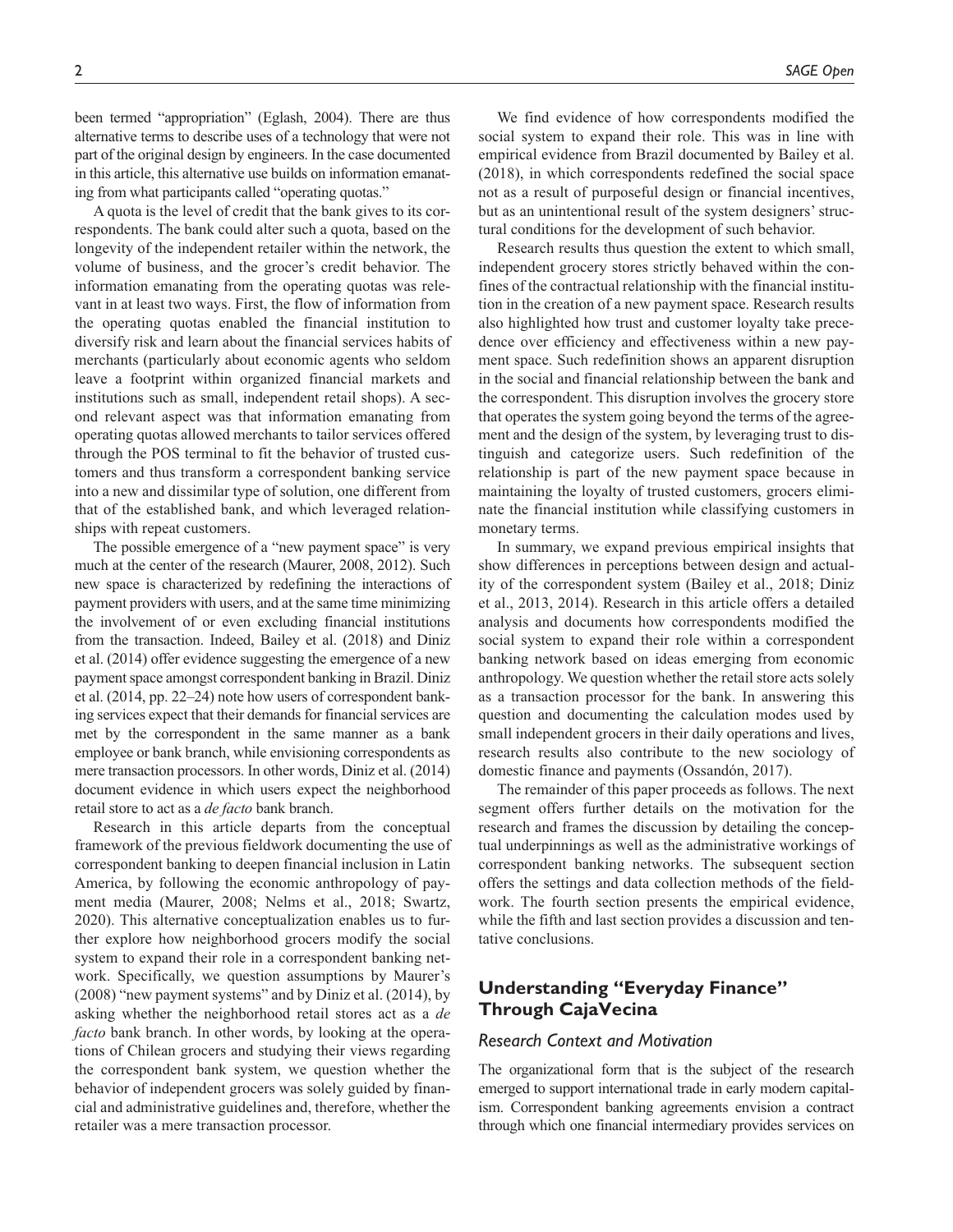behalf of another for a fee (charged to the originating bank, the customer, or both) and in which the service provider (correspondent) will typically keep sight deposits from the nominating bank to facilitate customer transactions. In the absence of electronic fund transfers or global financial institutions, correspondent banking relationships allowed many banks to grow their balance sheet substantially. For instance, London-based Midland Bank (today HSBC), was able to claim the accolade of "biggest bank in the world" in terms of assets in the 1940s and 1950s thanks to correspondent banking agreements with banks across the world (Holmes & Cooper, 1986). In subsequent decades, the global payment system based on cross-border, inter-bank relations had to deal with the growth of globalization, the liberalization of payments, disruptions to the international monetary system, a series of high-profile bank failures, and the advent of ICT-led innovation (Shenk, 2021). More recently, a study by the International Monetary Fund (Liu, 2017), established that correspondent banking continued to facilitate overseas interchange businesses, global exchange in commodities, and cross-border payments. Correspondent banking thus continues to play a significant although substantially less important role within financial markets in the 21st century.

Throughout its history, inter-bank relations at the heart of correspondent banking as an organizational form evolved in two important ways. First, during the 20th century in the USA, correspondent banking enabled small and middlesized banks to deliver business services bypassing regulatory constraints to the territorial expansion of their branch networks (e.g., Osterberg & Thomson 1999; Richardson, 2007). But as was the case of its international predecessor, correspondent banking in the USA form chiefly involved business-to-business relationships between financial institutions.

According to Diniz et al. (2012), a second organizational transformation took place in Brazil starting in 1973, with the biggest changes taking place between 1999 and 2003. This new organizational form built upon ICT-enabled points of service installed by banks at small retail shops and groceries, pharmacies, post offices, etc., to offer services otherwise provided at retail branches of financial institutions in lowincome areas (Contel, 2020; Diniz et al., 2012; Loureiro et al.,  $2011$ ).<sup>1</sup> The aim of recruiting retailers as bank correspondents were primarily to help distribute federal government monies in remote locations otherwise underserved by traditional banking. Diniz et al. (2013) highlight the pivotal role of Henrique Constabile in building this system.

These three organizational forms suggest how correspondent banking networks are a fundamental part of wholesale and retail financial markets, while their chief aim is to answer the dilemma of physical detachment between financial institutions and their customers. In this paper, we use the term "correspondent bank-retailer" to denote and differentiate the Brazilian innovation from constellations in which agreements take place exclusively between financial service organizations.

The novelty of "correspondent bank-retailer" networks dispersed through the Americas and the Caribbean thanks to the efforts of supra-national organizations, non-governmental organizations (NGO), national and local governments as well as financial technology (FinTech) entrepreneurs (Felt et al., 2017; Financial Stability Board, 2017; Huilca Pérez & Jiménez Jaramillo, 2016). The correspondent bank-retailer model in Latin America aimed to reduce distance as well as to address harsh and challenging geography, high-level criminality rates in urban centers, and insufficient financial and telecommunications structures. Nearly all of these programs sought to reduce financial exclusion and increase financial inclusion by allowing low-cost admission to essential financial services for individuals residing in areas where it was too expensive to manage retail bank offices and automated teller machines (ATM). Indeed, the possibilities of low-cost delivery and enhanced financial inclusion led BancoEstado, a state-owned but business-oriented deposit accepting financial institution, to deploy a correspondent bank-retailer network by reaching out to Chilean merchants, corner shops, and groceries while aiming to introduce a correspondent bank-retailer system in 2005 called CajaVecina.<sup>2</sup>

Following Diniz et al. (2012, 2013, 2014), Jayo et al. (2012), and Maurer (2008) research documented in this paper provides an understanding of the reconfiguration that took place at the point of sale with the advent of the CajaVecina in Chilean urban spaces. This while we looked at aspects related to changes in the physical and social infrastructure of connections between point of sale (POS) terminals, bank computer infrastructure, and changes in cash flow and (potentially) the working capital of small, independent grocery stores that adopted CajaVecina. Empirical research documents how issues of security impinged on the everyday operation of the CajaVecina POS terminal by grocery stores, the regulatory and administrative infrastructure offered by both BancoEstado and the Chilean state for the operation, and conflict resolution within the CajaVecina network (Espinosa-Cristia & Alarcón, 2016).

# *The Bank and Its Correspondents*

In a broad sense, it is not difficult to see the introduction of corresponding banking-retailing as fostering the processes of marketization (Callon, 2016) and financialization (Chiapello, 2015; Martin 2002). Marketization processes are defined in contested forms. On the one hand, strategies to reduce financial exclusion are part of the modernity of the market and maneuver that, in tandem with the process of increasing financial inclusion, destroy the "social fabric" of those that get bancarized. On the other hand, the introduction of a correspondent banking-retailing network could be a civilizing strategy for entering retail banking services. Callon (2016) explains that the cited marketization understandings apparently look quite different. However, both notions of marketization do not problematize the very notion of the market.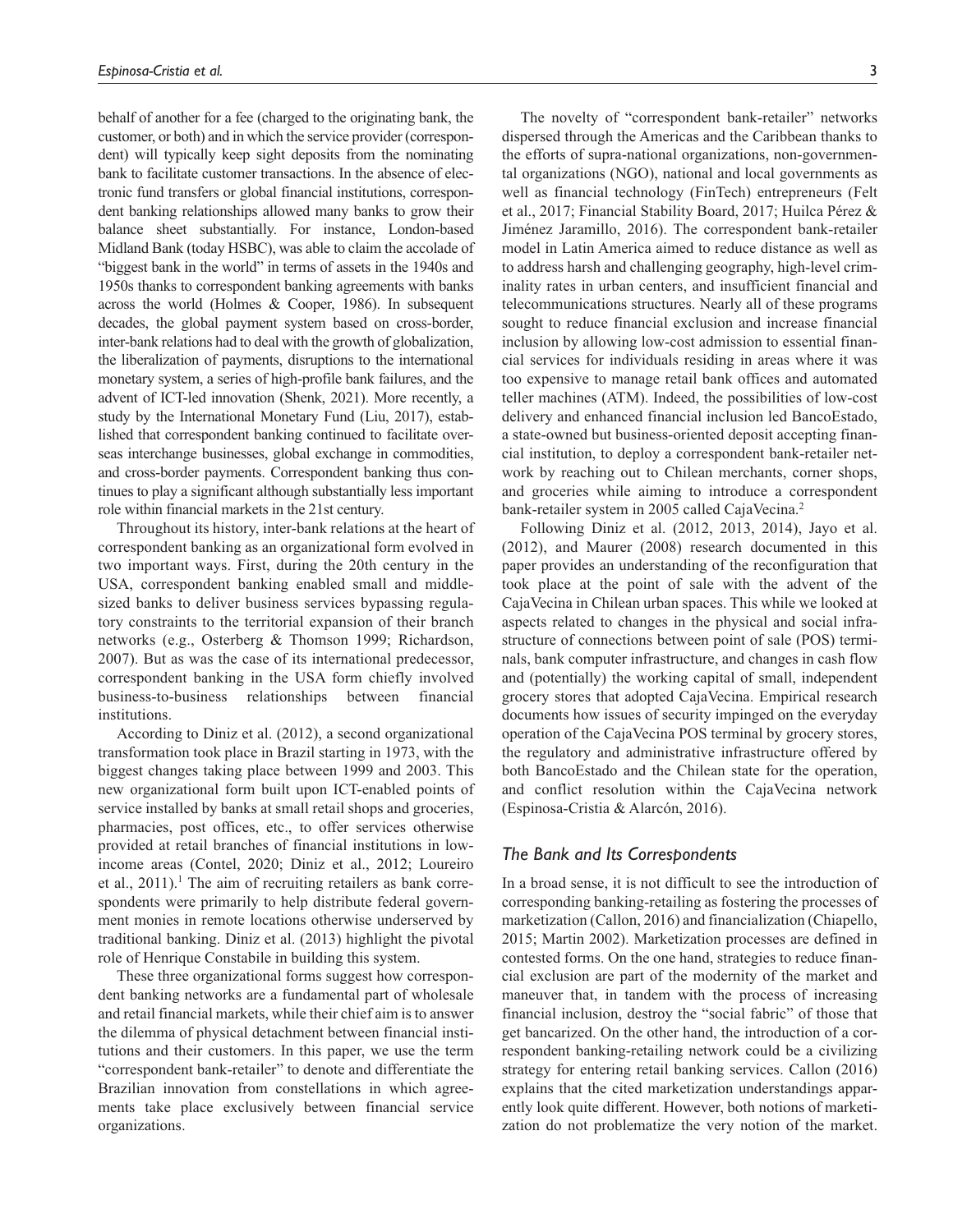Callon calls for a detailed look at the market conceptualization. Markets, remarks the author, are complex and depend mainly on innovation strategies. Such is the case of BancoEstado effectively producing "market agencements" that are "the expression of [market] competition itself. . . where political and moral reflection is at the heart of markets and pushed out to their fringes" (Callon, 2016, p. 1). Such an idea of market agencement opens the possibility to see the relation between small grocers in a correspondent bankretailer network and the conventional bank as one where both parties transform once they establish this relationship.

Alongside issues and the nature of any potential conflict of interest and the responsibility of the established bank and its correspondent, there arises the level of confidence a customer of the nominating bank may have in an operation she performs with a correspondent. Trust is central to retail financial services, due in large part to the fiduciary nature of many relationships within the sector (Devlin et al., 2015). Indeed, an important self-reported barrier to financial services is the distrust of financial institutions (Allen et al., 2016), while trust has been identified as an integral element in fostering greater customer support, and engagement in bank operations (Devlin et al., 2015; Ennew & Sekhon, 2007). However, extant literature is unclear as to whether trust is transportable throughout a correspondent banking agreement, particularly when dealing with small-sized, independent grocers.

To address the gap in extant literature, we draw on the economic anthropology of payment media (Maurer, 2012, 2015; Nelms et al., 2018; Swartz, 2020). In his research, Maurer (2008) argues that technological and regulatory innovations in the late 20th and early 21st centuries evolved to deliver a new payment space. This encompasses how electronically mediated retail payment systems helped to redefine the user experience, create new services, and reduce "frictions" for money to be exchanged, transferred, and used to settle accounts. New retail payment systems are of two types: those that directly rely upon established financial institutions and others that use information technology to minimize the involvement or even exclude financial institutions from the transaction. This novelty, however, often assumes that technology works appropriately and seldom questions the proclivity of users to embrace the new solution. It seldom allows for the interaction between user and technology to develop in ways other than those for which the technology was designed by engineers.

Research in this paper questions the assumptions around Maurer's "new payment systems," by asking: does the neighborhood retail store acts as a *de facto* bank branch? Considering this problem situates our research within contributions that document the sociology of domestic finance (Ossandón, 2017), specifically, the modes of calculation used by small independent grocers in their daily lives, and to a lesser extent, individual customers who interact through and around the Chilean correspondent bank-retailer network called CajaVecina.

# *The Sociology of Everyday Finance*

Sociological research exploring the role of finance and technology in daily life analyzes the behavior and events that contextualize small value, repeated, market transactions often paid in cash. This approach is in sharp contrast with others that aim to establish the economic determinants of a market transaction. It also differs from that of critical sociology, which describes the role of retail financial services in everyday life as a form of systematic socioeconomic training that promotes capital accumulation by imposing forced financial thriftiness and frugality (Baudrillard, 2016). Wilkis (2017), for instance, is among those pointing beyond the "distant banking logic" implicit in the dominant view of critical sociology while highlighting the importance of considering social ties within commerce and retail finance. Along similar lines, Ossandón (2017) argues that an analysis of people's "daily" finances that considers social ties enables a better understanding of the links between financial inclusion and exclusion.

Daily finance—also known as the finances of everyday life—has an essential antecedent in the sociology of personal finance and the exchanges that economic actors carry out in commercial circuits (Zelizer, 2010). For this purpose, relational sociology provides the concept of "special monies" (Zelizer, 1994). The concept of "special money" aims to show communicative capabilities that are critically connected with communities and collectives. As Moor (2018) explains, this relates to the archaic relationship between the concepts: "communication" and "communion." Moor (2018) also considers that currency and prices send messages.

As forms of money and payment evolve, it looks likely that they will face many of the same questions that can be traced throughout monetary history,—that is, "the tension between state or corporate power on the one hand, the autonomy and privacy of ordinary people on the other, and the tension between money's power to generate collectivity and its power to divide and exclude." (Moor, 2018, p. 580).

Moor's analysis led to problematize any local or personal agency when we work with symbolic generalized means (Luhmann, 1998). Therefore, concepts like Zelizer's special monies need to be used carefully and we must not forget that money and payments evolve in a continuous tension expressed in its history. In our case, this tension is at the core of the CajaVecina operation, where there is a local agency and at the same time, the bank and the whole monetary system operating in tandem.

Zelizer's special monies concept is defined as the classification that users make when identifying, organizing, saving, and categorizing money in its daily use. In a similar vein, Science and Technology Studies, or STS (Felt et al., 2017), offers a line of inquiry looking at how people classify and maintain the order of the world around them. Classifications are generative (Bowker & Star, 2000), which is to say that they produce a reality, a reality that has to do with, for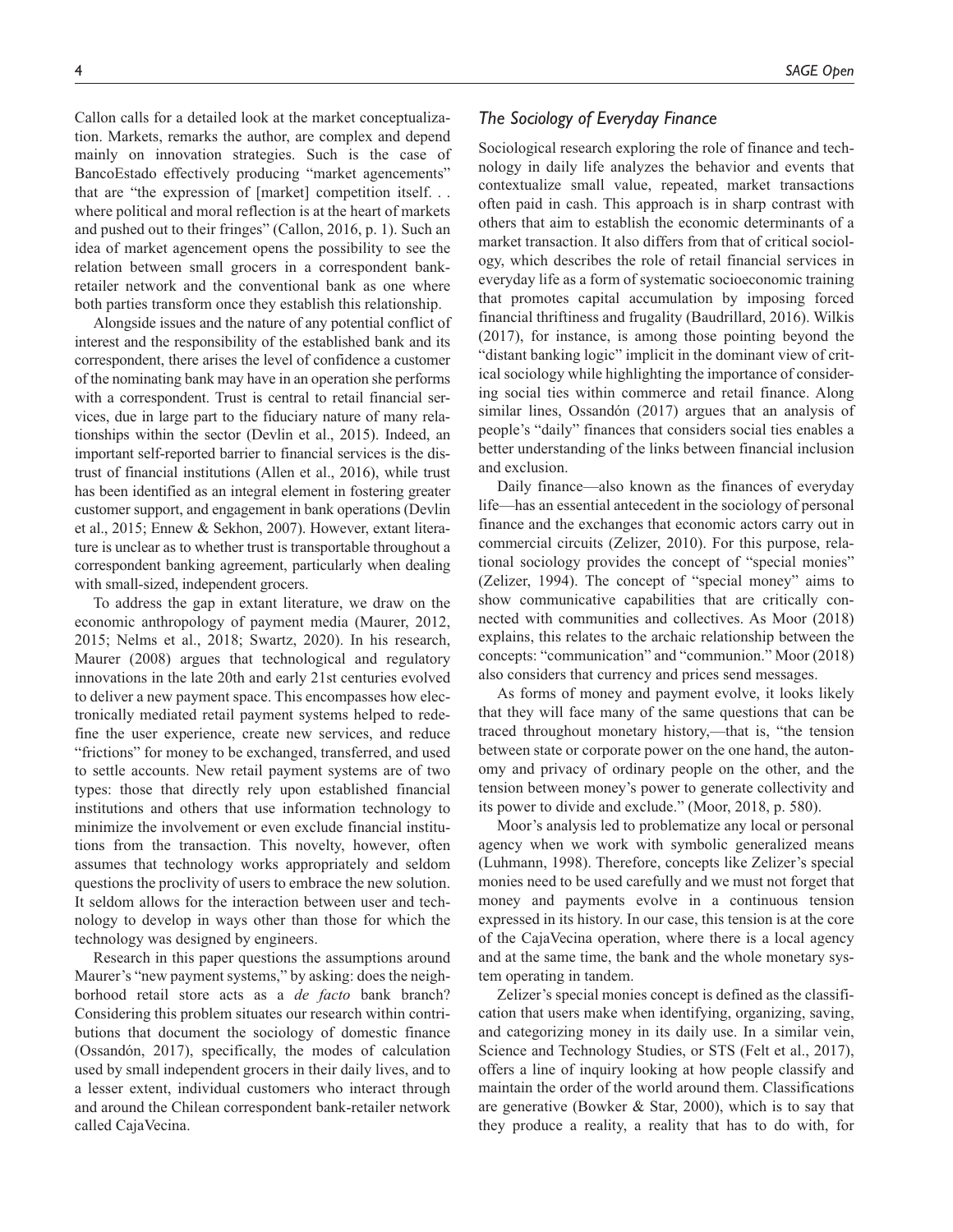example, differences amongst the ordering and classification that operators of CajaVecina's POS terminals carry out in their shop. These classifications and orderings are relevant because small, independent shops operating the CajaVecina's POS terminal in their store must accommodate such transactions within minimal working capital and liquidity. As a corollary, classifications in commercial circuits and special monies are generative in the emergence of systems like CajaVecina.

Zelizer (1994, 2010) provides a framework to understand the complexity of the social links forged around a cash transaction. This is evident, for instance, when considering that the source and form of a transaction can result in a small, independent shopkeeper displaying distinctive preferences (and therefore an ordering) between selling \$10 in groceries, mobile top-up airtime, or cigarettes. In its simplest form, the ordering of these potential transactions may be associated with different profitability. But many other factors may also come into play in determining the shopkeeper's preference and the ordering of transactions as different sales categories will apply according to whichever is the dominant ordering rationale.

However, the shopkeeper's scope of action may be limited when involved in a correspondent bank-retailer network as the contractual agreement will dictate that she acts as a sub-agent of the customer's bank, in this case, BancoEstado. Research in this paper thus aims to ascertain how shopkeepers display their preference for different sales categories, the ordering of these preferences, as well as the effect those choices have on the classification of users of cash and noncash transactions through a dedicated correspondent bankretailer POS terminal. Answering a different but related question, Cholez and Trompette (2016) claim that nearby networks serve as reductions of market uncertainty. Cholez and Trompette (2016) also claim that the more formal the economic exchange, the less kinship network necessary to give life to the economic circuit. Classifications can serve then as an uncertainty reduction device.

All in all, exploring the ordering and classifying of users of cash and non-cash transactions in a correspondent bankretailer POS terminal is also important from a techno-social perspective. Indeed, a retrospective analysis of Zelizer's (1994) "The Social Meaning of Money" places payment and correspondent banking—technology as experiencing an important "moment" of change in today's world (Bandelj et al., 2016). Furthermore, new technologies are viewed as a central phenomenon that deserves analysis, since such technologies would entail facilitating transactions for users rather than blocking or differentiating them.

Technologies are not just an ensemble of nuts, bolts, chips, and programing, but also those solutions based on information technology that change the relations between actors that are part of a market agencement (Callon, 2016). Based on empirical evidence from Chile, Ossandón (2017) documents how under certain conditions commercial credit practices have generated "quota economies," economic circuits working

under the same or very similar principles of solidarity as savings cooperatives. A dual process of collective learning can be observed in the quota economy, says Ossandón (2017): one relates to how individual consumers engage with credit infrastructures, while the other relates to the construction and development of trust and distrust across networks and the accumulation of social capital. In these calculability exercises, individual actors operationalize not only the common good, but also seek to maintain and even increase quotas.

Growth in quotas depends on results from systematic ontime repayment (i.e., no delinquency) as well as from benefits emanating from marketing and institutional propaganda devices (such as gifts, coupons, or redeemable points). Interestingly, Ossandón (2014) also provides theoretical support from his analysis in the consumer credit market, where the credit client is "sowed" and "grown" in a process where the credit issuer retailer learns about its customer and uses their new knowledge to manage their clients' quota amounts.

Considering the above, we contend that the quota depends on the systematic analysis of the correspondent bank behavior. Trust builds through repeated interactions between the established bank and the correspondent grocery store. Further, our working hypothesis entailed operationalizing the concept of trust as "ontological security" at the center of daily transactions around the services of CajaVecina. Giddens defines "ontological security" as the one that relates:

". . .and applies to all cultures, pre-modern and modern. . . ontological security is one form, but a very important form, of feelings of security in the wide sense. . .[Ontological security] refers to the confidence that most human beings have in the continuity of their self-identity and in the constancy of the surrounding social and material environments of action. A sense of the reliability of persons and things, so central to the notion of trust, is basic to feelings of ontological security; hence the two are psychologically closely related". (Giddens, 2013, p. 92).

Ontological security is at the heart of both the growing quota process and the classification and ordering of monies by the correspondent grocery.

# **Settings and Methods**

As noted above, the BancoEstado's mandate to increase financial inclusion was the original motivation to create a bank-retailer correspondent banking network in 2005. BancoEstado defined CajaVecina network as: "A service channel for customers and non-customers of BancoEstado operating in commercial premises during business hours. With store terminals, banking transactions and financial services performed using BancoEstado ATM cards or RUT Account debit cards." (Gobierno de Chile, 2013, p. 41).

As suggested by the statement above, the CajaVecina system envisaged the implementation of point-of-sale (POS) terminals at small retail grocers in urban and countryside locations to offer low-income Chileans access to retail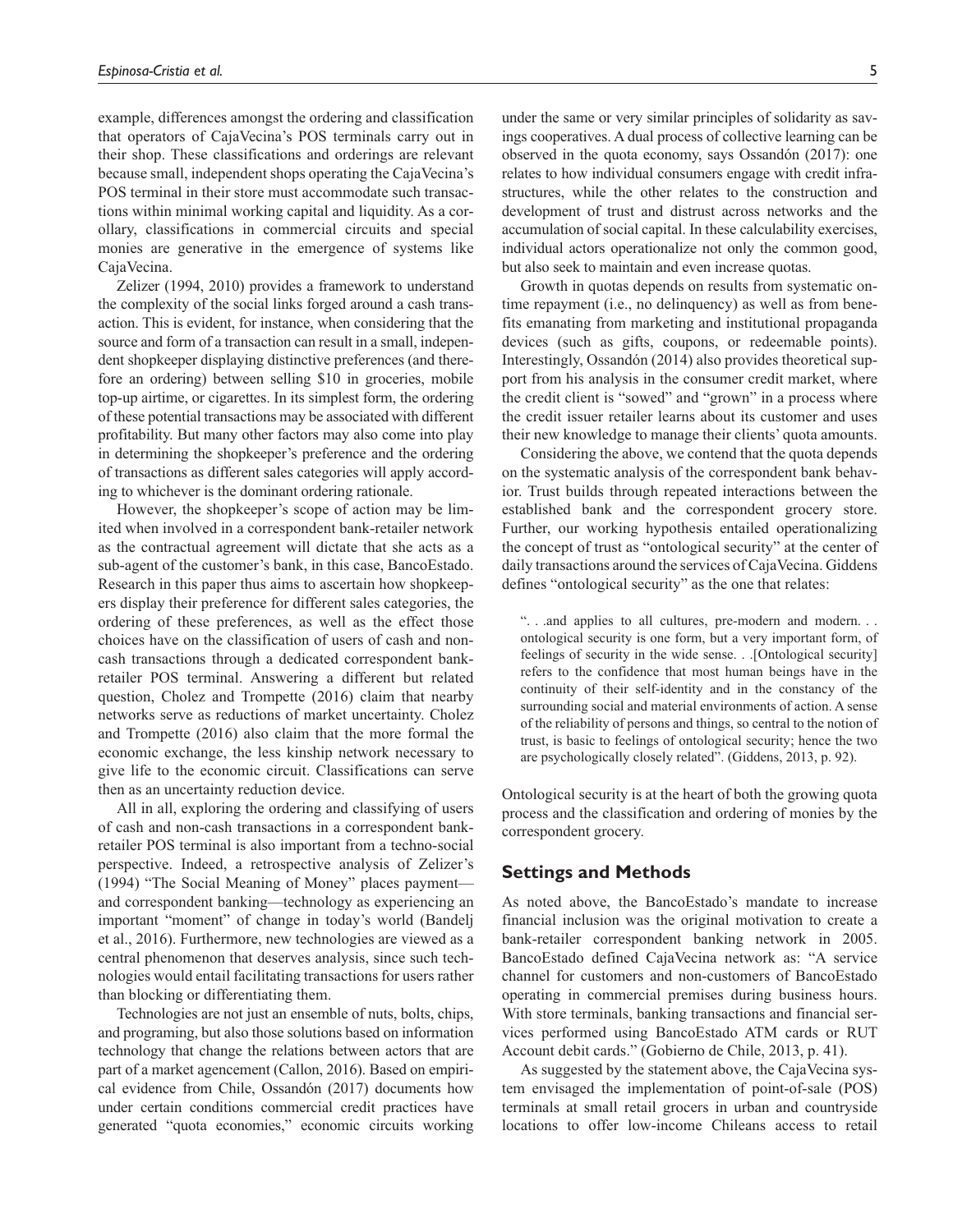financial services. This as the CajaVecina POS terminal communicates with BancoEstado's central computer system, which acts as an automated clearinghouse.

More than 30% of the overall inhabitants use CajaVecina POS terminals as they find an access point throughout each and every borough in Chile. The CajaVecina terminal offers the most essential services of a bank branch. When individuals go to their neighborhood grocery store, they can make withdrawals and deposits from BancoEstado's current account (the so-called RUT or DNI account<sup>3</sup>), balance inquiries, pay bills, purchase airtime for mobile phones, or transfer money (between RUT accounts), just as they would if they were going to a regular retail branch or ATM of BancoEstado.

Stake (2006) identifies three types of case study: intrinsic, instrumental, and collective. As is the case of correspondent bank-retailer networks explored in Diniz et al. (2012, 2013, 2014), our case is both intrinsic and instrumental, this as CajaVecina had a network of 31,000 correspondents or almost 70% of the 45,000 in operation in Chile at the end of 2019 (Diario Financiero, 2020). BancoEstado was the first to launch a correspondent bank network in 2005. During the following 15years, CajaVecina continued to grow in number of POS and transaction volume.

Broadly speaking, the CajaVecina ecosystem can be seen as yet another step toward a "cashless economy" (Bátiz-Lazo, 2018; Bátiz-Lazo, Haigh, et al., 2014; Bátiz-Lazo, Karlsonn, et al., 2014; Bátiz-Lazo & Smith, 2016), a change that is often aligned to reducing the number of individuals otherwise excluded from the banking system (The World Bank, 2019a, 2019b). Through an inquiry into the characteristics of CajaVecina, we confront the operational complexity of the correspondent bank-retailer network as it mediates between financial and non-financial parties, a network developed and built by BancoEstado to facilitate the inclusion of large numbers of low-income Chileans into retail banking markets. Studying a network of grocery stores acting as correspondent bankers enables greater understanding of unbanked users, payment processes, and financial operations in general (Elyachar, 2010; Langley, 2014; Maurer, 2012, 2015). Results thus shed light on how relationships build in the retail payment space, while considering the general way in which personal finances occur today when payment technology finds itself in a crucial "moment" of change in the world (Bandelj et al., 2016).

Following among others Maurer (2015) and Zelizer (2010, 1994), fieldwork built upon the ethnomethodology approach (Garfinkel, 1967), since we examined social communications through an analysis of human activities, emphasizing the methods and strategies employed by individuals to construct, make sense, and give significance to their daily social practices. In this process, particular attention was paid to purposeful practices on which the operation at the point of sale of the CajaVecina network stabilizes itself.

We collected data mainly through semi-structured interviews (Brinkmann, 2014). Semi-structured interviews incorporated

three elements during data-collection: (i) a script that accorded to the variables we wanted to explore; (ii) allowing objectives to remain close to the research question that had been proposed as well as to the dimensions covered in the theoretical framework; (iii) modifying the script according to the rhythm of the conversation, allowing the researcher/research subject to converge in an environment that may give rise to complications and/or dissonances.

The sample of informants from 24 retail stores was selected to mimic the geographical distribution of the CajaVecina network. For this reason, a unique requirement of adequacy was made (Lynch, 2005):

- (1) Location
	- (a) All retail stores were located in the central and metropolitan areas around Santiago and Valparaíso or the geographies with the greatest density of CajaVecina correspondents. Lack of sufficient funding limited possibilities to travel beyond Chile's central region (note that from north to south, Chile extends 4,270 km (2,653mi), and yet it only averages 177 km (110mi) east to west).
	- (b) Locations targeted districts that housed populations across all socioeconomic levels (as opposed to districts housing predominantly low, middle, or high-income populations).
	- (c) The selection process also considered stores with a CajaVecina terminal located no less than 2km from the nearest bank branch or ATM (whether BancoEstado or any other provider). This criterion aimed to assure that CajaVecina was seen as a strong and attractive alternative for customers to access cash and other banking services (Alarcon et al., 2013).
- (2) Business Profile
	- (d) The sample considered only retail stores run and managed as small family businesses, where a single family member could perform various functions (e.g., purveyance, serving customers, cleaning, among others).
	- (e) Stores had been established for no less than 1year in the neighborhood.
	- (f) Stores had no less than 1year of experience in the running of the CajaVecina service. This criterion aimed to find retailers that were well acquainted with the diversity of the products offered by CajaVecina.
	- (g) For most stores in our sample only one member of staff managed the CajaVecina terminal. The profile of these operators was chiefly middleaged females (9 men and 15 women, between the ages of 40 and 60 years old).<sup>4</sup>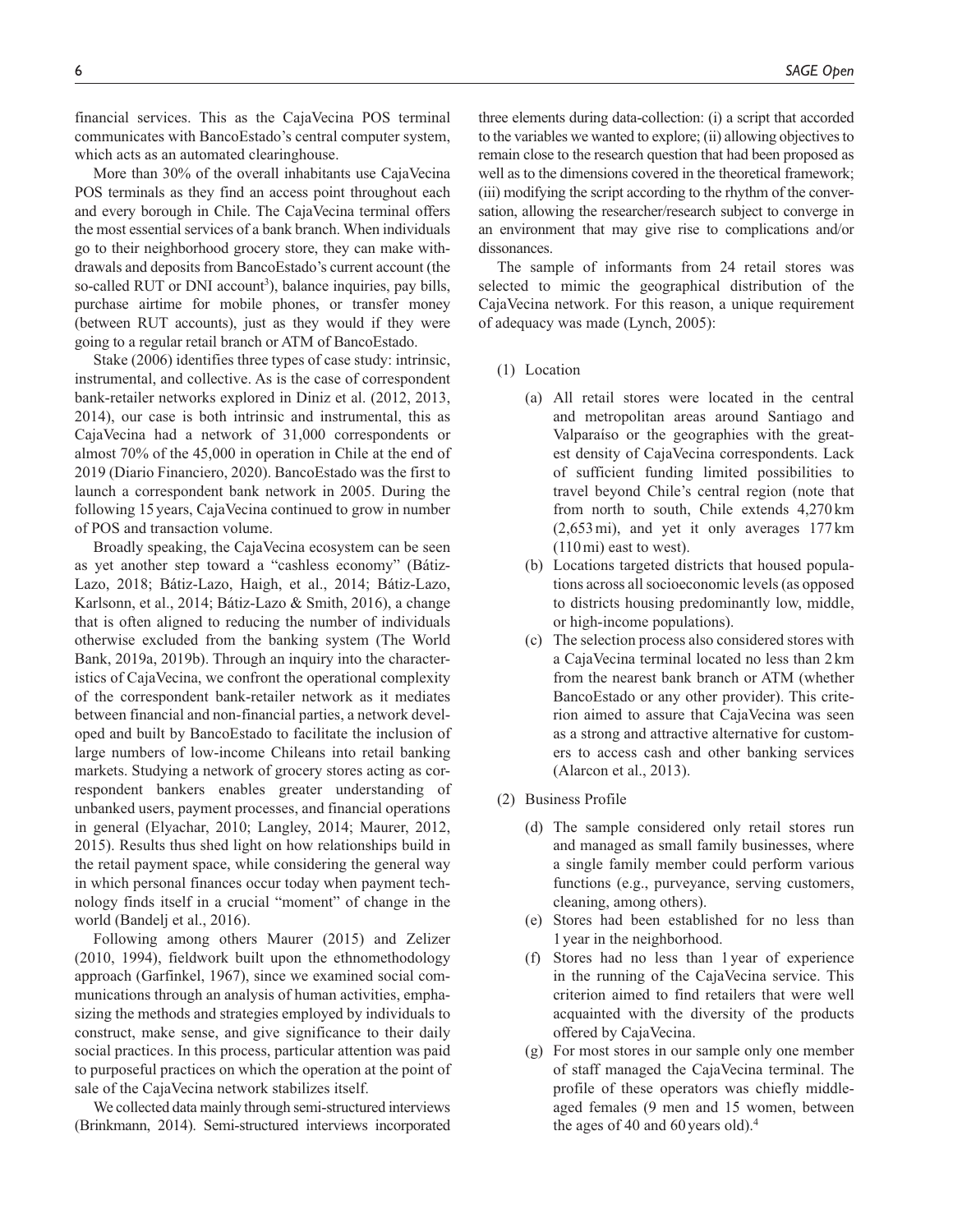- (3) Adjustments During Fieldwork
	- (h) As the sampling progresses and the importance of "operating quotas" became evident, the sample considered different levels of quotas for banking transactions through CajaVecina. Note that retailers' "operating quotas" fluctuate according to two criteria: the length of time the store has been operating CajaVecina's terminal and the average number of banking transactions carried out through CajaVecina per month. As time and transactions increase, the total quota increases, either at the request of the stores or as an offer from BancoEstado. Thus, it was possible to observe retail stores that had quotas of between \$400 and \$1,400 US dollars.

Fieldwork took place between January and June of 2017. We followed a qualitative approach to sample the grocers. A total of 24 interviews with grocery stores were collected in two rounds—where questions in the second round of interviews were amended after a partial analysis of transcripts from the first round. About 12 informants were located in the metropolitan region of Santiago and 12 in Valparaíso. Three additional interviews with managers and mid-level administrators of the CajaVecina system at BancoEstado enabled us to "triangulate" responses from grocers.

Our methodology sought concordances within different grocers' system operations. The basis for our discussion sought to find phenomena that were common within the interviews. Coding was emergent, rendering a global reading of the interviews. Following Moser and Korstjens (2018), who recommend that each analytical unit is immediately compared with the others as it emerges, data analysis was carried out by generating a combination of inductive category coding with a simultaneous comparison of all units. This latter comparison was done to factor the analysis and reach significant data reconstruction.

Looking at concordances in the use of the correspondent bank operations and more specifically, quota mechanisms, we inductively found similitudes within interactions between correspondent operators and bank customers. Such similarities allowed the team to find broader codes that could contain such repetitive interactions and explanations about the functioning of the system.

Taking care of ethical aspects, interaction with interviewees followed a strict protocol based on the Bioethics Committee of the Universidad de Chile. As a result, individual grocers and executives from CajaVecina signed consent forms before an explanatory interview. This form ensured that generally accepted ethical procedures were followed to guarantee that all human subjects choose to participate of their own free will and that they had were fully informed regarding the nature of the research project, any potential risks, as well as issues of confidentiality and anonymity of their responses.

# **Results: Agency in the Operation of the CajaVecina Correspondent Bank-Retailer Network**

Empirical results suggested the possibility of a central mechanism to explain the operation of CajaVecina as a correspondent bank-retailer network. This mechanism was similar to that proposed by Ossandón (2014). BancoEstado implemented a quota-based mechanism from its very beginning. As an former senior executive told the research team:

"Quotas it is the mechanism that BancoEstado uses to know its customers better, delivering low fees initially and increasing based on customer knowledge." (Interview with former senior executive from CajaVecina at BancoEstado).

Results based on observation and grocers' interviews suggest that the "sowing of credit," that is, the extent to which BancoEstado advances credit to merchants operating CajaVecina POS terminals, is performative. This is because grocers in CajaVecina's network made distinctions and ordering regarding their users in line with the amount of credit advanced by BancoEstado.

The following main trends within the interviews supported the possibility of that central mechanism:

- (A) The "operating quota," or credit advanced in the form of an overdraft facility by BancoEstado, was the most significant issue defining the interaction between bank and grocer.
- (B) The operating quota enabled the grocer to record transactions through the POS terminal. But at the same time, it became a "sowing" mechanism as it enabled BancoEstado to collect information on the grocer's financial and economic behavior.
- (C) The sowing mechanism was not limited to vertical learning by the operator of the correspondent bankretailer network (in this case BancoEstado). The sowing mechanism also enabled the grocer to learn about customer behavior as part of his/her economic and mercantile flows. This was possible because the grocer leveraged customer trust while establishing distinctions and mechanisms to reduce uncertainty around the daily operation of CajaVecina (including the management of the operating quota).

The trends above emerged from the systematic analysis of interview data where grocers recounted how initial contact with BancoEstado arose either from bank staff offering a correspondent banking agreement or from a direct request by the store owner to the bank. Regardless of the initial approach, staff at the bank's headquarters performed "due diligence" in the form of a credit check and commercial evaluation of the store and the store owner while assessing the potential default risks posed by its owners. A positive evaluation resulting in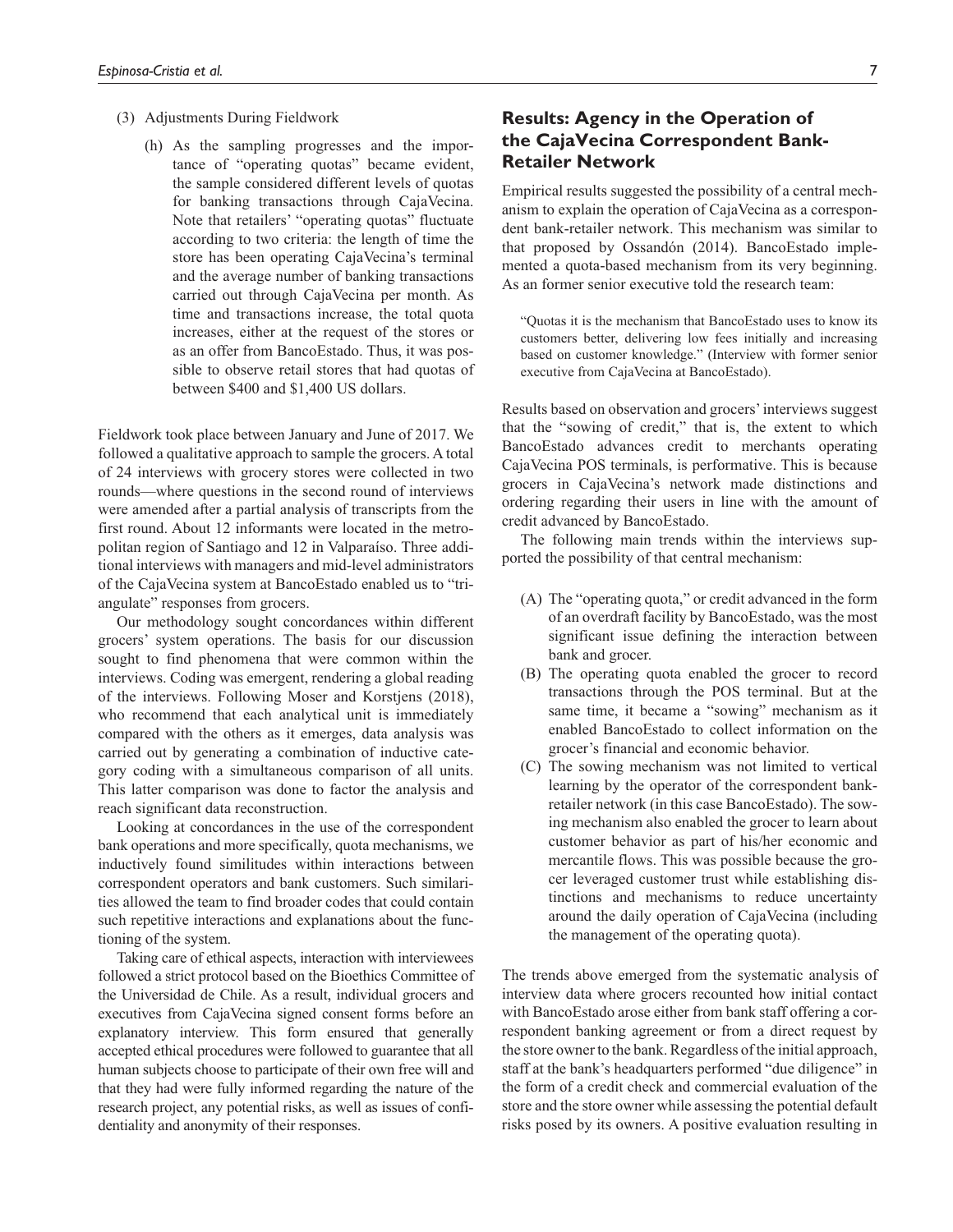the owner being deemed as low default risk was followed by BancoEstado advancing a line of credit that became CajaVecina's "operating quota."

Quota rather than credit or overdraft was the most popular term used during interviews with owners of grocery shops who operated within the correspondent bank-retailer network. Henceforward we use the terms operating quota, quota and overdraft interchangeably. We also use interchangeably customer, client, and user. And we use interchangeably the concepts of grocer, retailer, and shop owner.

As will be evident below, references to the quota had a central place in the store owners' discourse. Indeed, the quota could be described as a core mechanism for understanding the operation of the correspondent bank-retailer agreement. We will return to discuss the quota after shedding some light on the bank's perception of the operation of the correspondent bank-retailer agreement.

For bank staff, the correspondent bank-retailer network is primarily constituted as a technology that systematizes and dehumanizes exchange and then as a business model that facilitates low-value transactions while increasing their volume. The following statement illustrates the first distinction:

"The first thing is the machine. . . The initial operating model considered that when you go to a business there will be people making transactions, and this is how the business operated since the time when cash emerged, it was like the predominant [model], so how do we guarantee cash transactions?. . . actually, the sub-agent interacts with a person who comes [to the store] with cash or plastic to perform a transaction. . . And that's it. . . the machine does [the rest] and everything [else is] managed at the bank." (Interview with senior manager at CajaVecina's operation within BancoEstado)

The manager's comment that the "system is a machine" suggests bank staff conceives the nature of CajaVecina as an abstract, dehumanized, robotic computer ensemble. This vision reduces the grocer to a human ATM or a button-pushing appendix of the POS device. The same viewpoint disregards the social interactions between grocer, customer, and bank while reducing the relevant element in the correspondent banking operation of CajaVecina to the collection of POS devices deployed across grocers' counters.

The deployment of the POS terminal does not seem to pose high implementation or adoption challenges for grocers beyond those related to reliable telephone connectivity. This was evident as bank staff reported there were no special measures to deploy CajaVecina's POS terminals in remote locations such as Easter Island or even Antarctica. They all achieved connectivity.

As has been documented elsewhere (Bátiz-Lazo, 2018; Bátiz-Lazo & Woldensenbet, 2006), it could then be said that BancoEstado implemented the CajaVecina business model using "tried and tested" ICT applications, that is, applications that were known, reliable, and robust. This approach rewarded incremental change as it offered a sound and reliable system. This is in sharp contrast to the uncertainty associated with reliability and other risks linked to potentially disruptive innovation.

CajaVecina managers at BancoEstado, however, explained that in their opinion the "business model" around which the network operated was more important than the technology. The design of the business model predated the technology and according to interviewees, it was based on a self-sustaining and self-managing network. Explaining CajaVecina's development since 2006, a senior executive at BancoEstado said:

"Security transport vehicles no longer enter this system. Instead, the business runs on its own, it's a self-sustaining and selfmanaging network. So how did we achieve that? The first thing was to define [an operational] model, a model where transactions are performed in a retail shop, by a person that is not formally employed by the bank. We had to be able to guarantee [the transaction] and [make the network] sustainable. [Otherwise] it could happen, that someone could [fidget] the transaction and it wouldn't be done, and the client would get scammed. So, the [operational model was] the first and most innovative thing that was developed. It's a model where an overdraft line is given to a small or micro business starting at. . .let's say 100 pesos [US\$0.14 dollars]. If someone else makes withdraw or deposit this line [of credit] changes. So, this [line of credit is in fact] working capital that guarantees cash transactions. Think, for instance, that someone wants to make a withdrawal and the gentleman [at the shop] gives her 100 pesos [US\$0.14 dollars], but before that, she had first to have made a deposit [at the bank account] . . .all cash movements are guaranteed by the business owner who [in turn] gives to the bank. So. . . the first thing [to get right is] the operational model." (Interview with senior executive from CajaVecina at BancoEstado)

As suggested by the statement above, the business model of CajaVecina aims to guarantee the security and reliability of the operation, as a withdrawal by a customer will credit the grocer's overdraft and a deposit will debit that overdraft. The operational model assures the technological apparatus of the correspondent bank-retailer network delivers as expected. The fact that the device is a POS terminal is beside the point. The interface could be chipbased, web-based, satellite telephony, or any other. This would have no greater effect than the operational business model built by the bank with which the grocers engage in their daily routine. The credit line is what inaugurates the possibility of operating the commercial establishment as a sub-agent of the correspondent bank. Moreover, a large number of relatively small value overdrafts to grocers gives the bank a degree of operational security and diversification of financial risk.

According to bank staff, the analysis of a grocer's potential credit risk is no different from the way in which a line of credit is granted to any potential bank customer. This is clearly illustrated from a grocer's perspective in the following statement: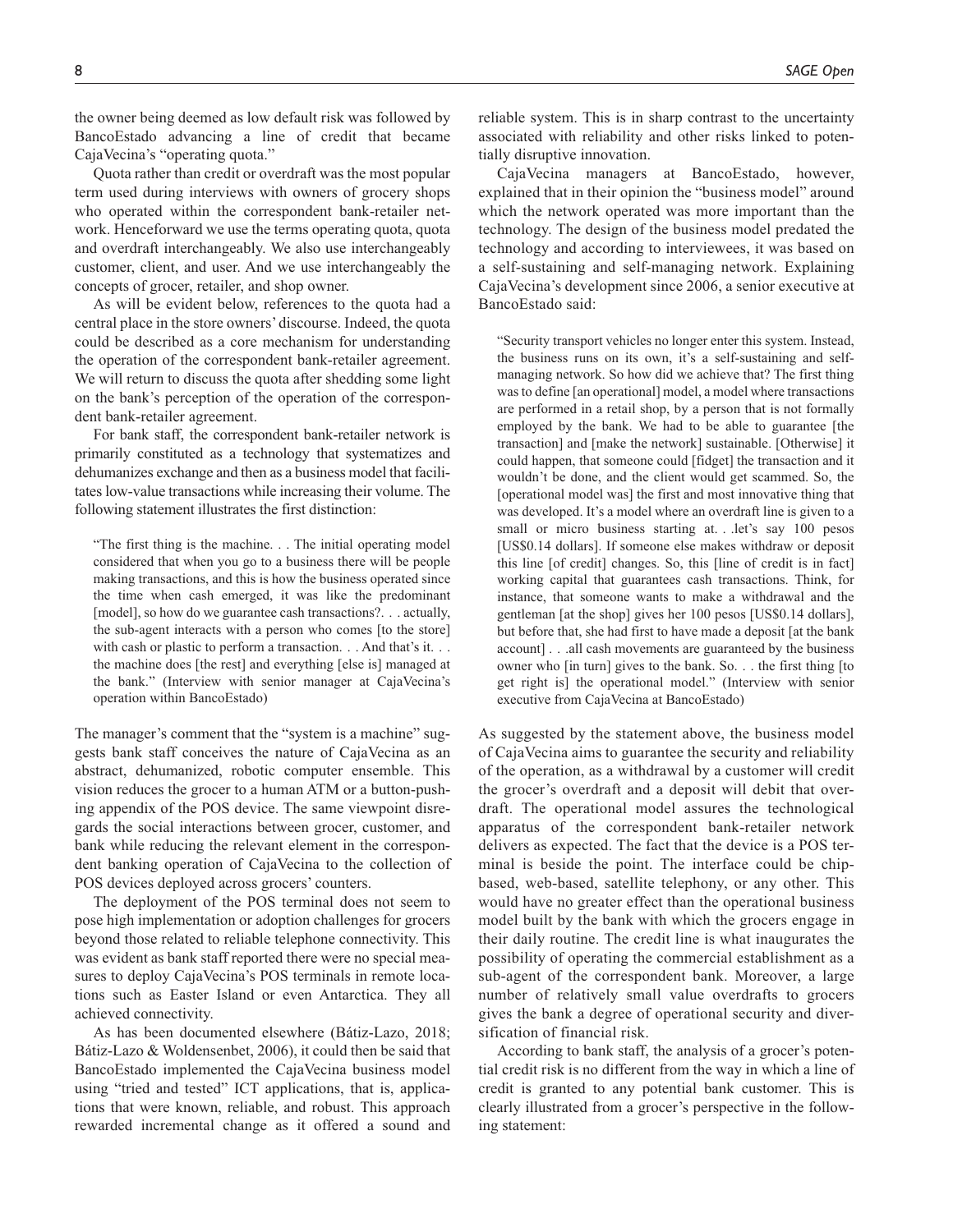"I thank 100% the person who installed my [CajaVecina or CV], because initially they didn't want to give me the CV because I'm [currently] married but was [previously] separated. Because my [previous] partner was an alcoholic and, in the end, he [didn't] want to show [them any records but] finally they gave it to me. That's why I say it's a thing. . . even me, they didn't want to give me a current account for the same reason, but they did in the end because I've shown things are very different. My partner is one thing, and my things are mine. But I haven't had problems with the CV." (Interview n° 12, Santiago Metropolitan Region)

This grocer's statement illustrates the cumbersome process some retailers face. In the case above, she had to demonstrate her financial and operational independence before being able to secure the CajaVecina POS terminal. The quote further illustrates some of the tensions between the system and the stores operating the CajaVecina terminal. In this relationship, the device is expected to deliver high levels of security in the transactions for the bank but, as the quote suggests, this is not always the case as presumably others have "had problems with the CV." Meaning that, for reasons discussed below, the system is not foolproof as technology and the business model is imperfect. The following statement illustrates the relative importance of the concept of quota for the grocers:

"The thing is that they give you a quota here, not all of the [grocers] have the same quota. Some have one million pesos [approximately US\$1,500 dollars], others two million." (Interview n° 11, Valparaíso Region)

This statement tells how the credit assessment places individual grocers on different footings because there will be more possibilities for business the greater the quota. Interestingly, the size of the overdraft (i.e., quota) can be increased by a combination of the age of the grocer's agreement with the pattern and volume of transactions that the store generates within the existing line of credit. So that regardless of the size of the shop, a larger overdraft will be granted the older the agreement with the bank and the greater the transaction volume.

The grocer, who considers the quota as a business opportunity, will need to avoid "having problems" with the "working capital"<sup>5</sup> that the bank has given her through the overdraft. Interviews suggested that the grocers realize that the line dividing the in-credit/in-debt threshold must be actively managed. The longevity of individual grocers in the correspondent bank-retail network depends on it.

Interviews also suggested that the grocers are aware there is a mechanism that gradually increases the quota. The overdraft will increase (up to an undisclosed limit) to the extent that the terminal is operational. Operating time is thus the chief element to increase the quota. Other fundamental variables to increase the overdraft are transaction volume and "good behavior" by the grocer. It is unclear what the latter exactly entails but it results from BancoEstado monitoring the grocer's performance.

It is worth noting that the behavior to increase a grocer's overdraft in CajaVecina is strikingly similar to the one developed in the credit system of department stores. They use it to "sow" credit and grow the number of customers as well as the number of transactions by individual customers (Ossandón, 2014).

As mentioned, managing the in-credit/in-debt overdraft threshold is critical for the grocer. Since a withdrawal by a customer will credit the grocer's overdraft and a deposit will debit that overdraft, grocers continuously recalculate their overdraft, in some instances, even after each transaction. This is the case when the grocer relies on the fees from CajaVecina as their main or major source of income. The quota or overdraft thus frames the experiences of those who engage every day with the processes of the correspondent bank-retailer relationship.

A closer look at the management of the overdraft suggests that its operation is related to the category of "managing transactions," for grocers create strategies to manage their float by deciding which customers and how the grocer will privilege. During interviews, it became evident that grocers work around CajaVecina while aiming to increase the loyalty of regular customers while discriminating against casual users. This can be seen in the following statement, where a grocer describes how she manages periods of low liquidity or little elbow room in the overdraft:

"Of course, you need to learn how to manage your cash. If you know [that a] strong month's end is coming, and you have a 1million quota [US\$1,500 dollars overdraft]. And a little girl comes and pays 300,000 [pesos or US\$450 dollars], and the gentleman from the liquor store comes and pays 200,000 [pesos or US\$300 dollars]. You're out, you know? I don't make payments or major movements" (Interview n° 4, Metropolitan Region)

As the statement suggests, this grocer refuses to accommodate requests for what she considers to be large value transactions. The relative value of these transactions is determined in comparison to the size of the available overdraft.

Discretionary management of transactions thus represents an active way of operating the correspondent bank-retailer agreement. Note that such social behavior disrupts the continuous delivery of information to the bank on the retailer's economic performance as the bank is unable to ascertain the value and number of "large" transactions that failed to take place. Nonetheless, the bank will estimate a series of metrics while aiming to get to know its correspondent bank-retailer network better. These metrics and learning that takes place around them are the basis to increase or maintain the size of the overdraft.

Social behavior that strictly speaking disrupts the correspondent bank-retailer agreement takes many other forms. For instance, another form of deviant behavior connects to safety measures. Stores with POS are frequently situated in elevated delinquency areas or countryside zones, that is,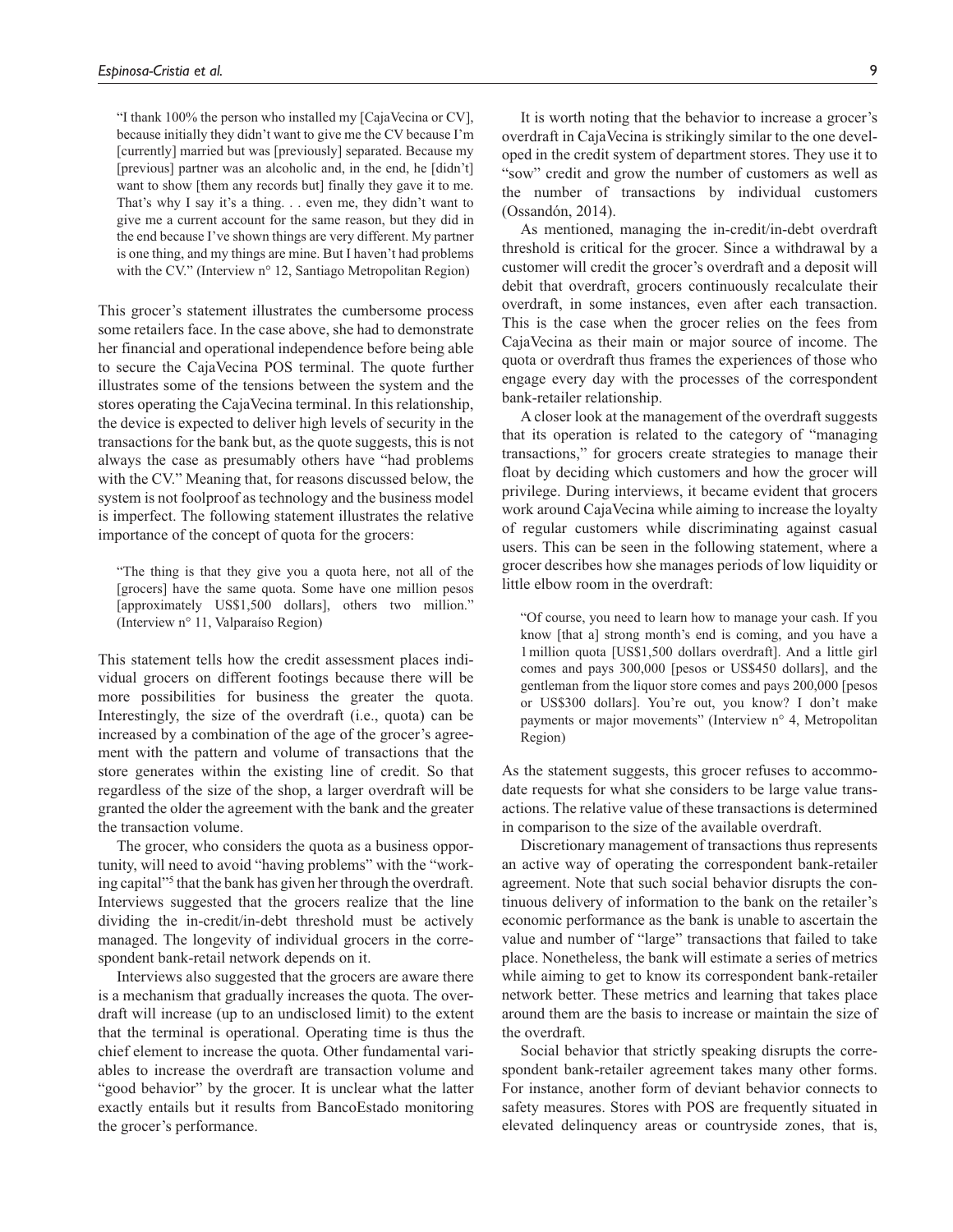places where the bank remained very eager to boost financial inclusion and not often attended by bank offices or any automated teller machine. But the store proprietor and fellow citizens are perfectly mindful that servicing the CajaVecina system might increase cash placed at the store, hence expanding the incentives to a possible theft. In response, the store proprietor embraces tactics that discourages casual transactions and recompense frequent clients or, alternative, help to deal with periods of high demand and customer "foot traffic."

Other forms of this deviant behavior result from grocers becoming true quota-management experts to secure steady access to their overdraft facility. Their actions include moving resources between the POS deposit box and the grocer's main cash register, calling on the grocer's credit and/or debit accounts (as opposed to the business' account), or travel to the nearest BancoEstado branch to withdraw and/or deposit cash. These actions show how the management of CajaVecina requires the POS operator to be active and attentive to the quota available throughout the day. The following statement by a grocer provides further evidence:

"Simple, it's like a wheel. If you haven't paid, the wheel won't turn, and you can't withdraw. If the [overdraft] has money, the wheel turns, and you withdraw. And then there are lots of payments, you have to make withdrawals, and vice versa. But anyways, the amount [of overdraft] is high [enough] so it's hard to run out of [it]. [That was not the case] before, because we used to have like 50,000 [pesos or US\$70 dollars] in cash. And you have to manage it you know; you learn as you deal with the [overdraft]. I always tell clients: CajaVecina was created for our neighbors, for those 5, 10, 15 buck transactions." (Interview n° 7, Valparaíso Region).

Active management of the overdraft facility goes far beyond allowing the quota to enable or close-off possibilities of servicing casual users and recurrent clients. The grocer's statement above also includes evidence of "marking" (Zelizer, 1994). This process happens when the interviewee states that the "CajaVecina was created for our neighbors, for those 5, 10, 15 buck transactions." This is interesting because it suggests a limit for individual transactions, limits that were not included in the bank's guidelines. Active management thus also depends on the grocer's "understanding" of what is and what is not an appropriate transaction.

The statement above also helps to at least partially answer the complex question proposed by Maurer (2015) regarding who owns the "payment space." It should be clear that the bank's sowing mechanism allows a degree of control to minimize the bank's operational risk. Yet the reported management of the overdraft facility described some transactions and behaviors that take place based on individual criteria by the grocers that, in turn, question whether the financial intermediary is the actual "owner" of the payment space. The said marking and classifications of what is or not a valid transaction for the correspondent operation at the grocery dispute

the ownership of the new payment space that CajaVecina creates. More importantly, the CajaVecina operator has plenty of "space" to accommodate their operations and select who is the beneficiary of the transaction based on their own interests and their idea of what CajaVecina is created for.

Active management of the overdraft by the grocer also relies on trust mechanisms and the potential classification of customers. This results in a space of financial operations that can be unique to the grocer and distinct from the one expected by the bank. Such a new retail payment system directly relies upon established financial institutions.

However, as the evidence from the interviews suggests, grocers can minimize the involvement or even exclude financial institutions from complete control of the transaction. The financial institution is not fully disintermediated because BancoEstado retains control of the information flux and limits the volume of potential transactions by changing the level of operational quota. Nevertheless, the new payment space allows for the interaction between user and technology to develop in ways other than those for which the technology was designed by engineers.

This is possible as the credit sowing mechanism on top of the overdraft is not just a form of vertical learning—that is to say, by the bank that owns the POS terminal and manages the correspondent bank-retailer network. As a result of active management of the overdraft by grocers, the sowing mechanism opens the possibility for the grocer to leverage trust with individual clients and as a result establish distinctions and mechanisms to reduce uncertainty for the daily operation of CajaVecina.

The following statement from a grocer suggests how there is a certain leeway in the operation of the POS terminal. This leeway enabled distinctions to be that which relate to the level of trust that the grocer or operator of the POS terminal share with the casual user or recurrent customer:

"Many come with [cards other than BancoEstado], but in general people that do come here with other cards are the moms, the children. I already know who these people are, and if another person comes from elsewhere, I have no idea if it's the same person as the one who has the card or not" (Interview n°5, Valparaiso Region).

The statement above illustrates how the level of trust between the POS operator and the user is active in the administration of the grocer's overdraft facility. The statement suggests that the grocer is ready to engage in a transaction regardless of the payment card when she has confidence in the identity of the user but will be reluctant to engage in a similar transaction or be flexible with a casual user. The grocer has thus made a classification of POS users based on trust rather than technical, legal, or administrative criteria.

The level of trust the customer has in the grocer also redefines the payment space. For instance, reported behavior included instances where a repeat customer would leave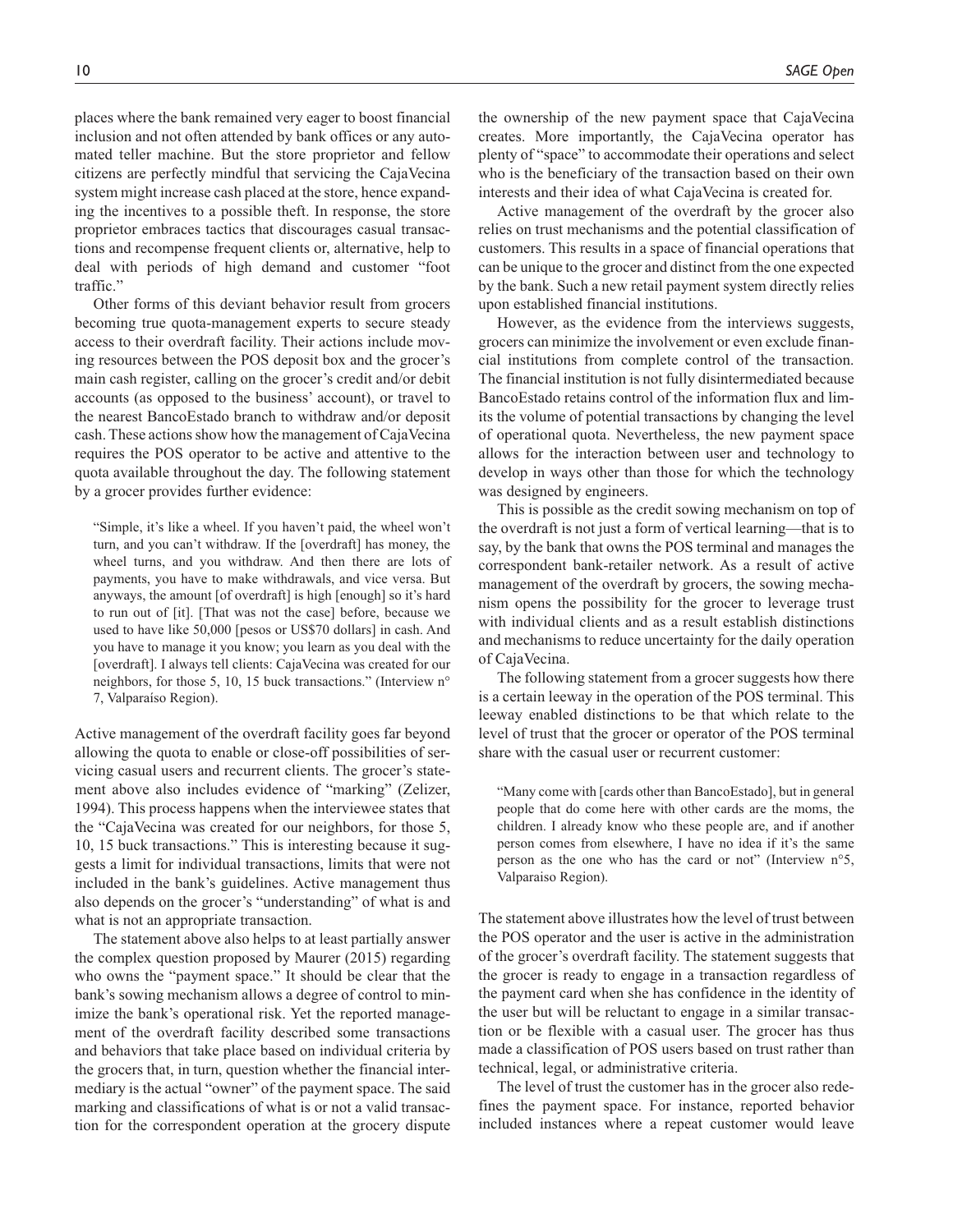behind her account details and even her Personal Identification Number (PIN) so that the grocer could finalize a transaction at a more convenient time for the grocer or whenever the management of the overdraft facility allowed it. The following statement captures this behavior:

"Yes, they leave me their account numbers and bank cards here and I pay them to the extent that my quota increases. A lot of people do it that way." (Interview n° 23, Valparaíso Region).

Note how in the statement above a casual client who has no prior knowledge of a grocer is highly unlikely to leave her details or electronic password. Instead, she will remain in the shop until the transaction is recorded or continue her journey if unable to carry out the transaction. Indeed, the grocer's agreement with the bank is that the transaction should always be completed with "client present" and the use of the correct PIN will be taken to certify that. Yet it is the trust between the repeat customer and the grocer that bends the rules enabling the grocer to take ownership of the payment space. That is how this payment space is reformulated, and its ownership is disputed by the correspondent and the bank.

# **Discussion and Conclusions**

The research documented in this paper delved into the daily practices of operating a correspondent bank-retailer network. To this end, we examined research on special monies, social studies on finance, as well as some research from science and technology studies. Empirical evidence suggested how CajaVecina builds upon a system that mediates and participates in the distribution of trust between users and grocers. However, this element cannot be completely understood by merely considering grocer-client interactions. Research results expand our understanding of the difference in perceptions between design and actuality in correspondent bankretailer networks as documented among others in Diniz et al. (2013, 2014).

Research results suggest how grocers modify the social system by pivoting their role as correspondents. The discussion is framed by literature on the economic anthropology of payment media (Maurer, 2008; Nelms et al., 2018; Swartz, 2020). This conceptual framework allows us to understand CajaVecina as a technological and regulatory innovation of the late 20th and early 21st century that created a new payment space for their users and store operators, raising the question: does the neighborhood retail store act as a *de facto* bank branch?

The article advances and documents a detailed analysis of how correspondents modify the social system to expand the payment space. Fieldwork in this article shows that small independent grocery stores behave within the confines of the calculation modes used in their daily operations and within the contractual relationship with the financial institution. However, and as expected by the domestic finance and

payments literature, the grocer operating the system goes beyond the terms of the agreement and the bank-designed technology by leveraging trust to distinguish and categorize users. This insight resonates strongly with some of the findings in the so-called "new sociology of domestic finance" (Ossandón, 2017). Empirical results thus suggest that loyalty takes precedence over efficiency and effectiveness within a new payment space. Such redefinition shows an apparent disruption in the social and financial relationship between the bank and the correspondent.

Empirical evidence on the behavior of banks and grocers also corroborated previous research on the "sowing of credit" by Ossandón (2017). This finding emerged as the quota is granted without a strict or widely available credit scoring system but an individual assessment of the grocer like that of opening a bank account. We argue that this mechanism is very similar to the one developed in the credit system of department stores, which "sow" and grow their clients, a mechanism that has been documented by Ossandón (2017). This author explains that the "sowing" generated by credit systems allows individuals to create performative events on that sowing, to adapt to the rules established by the systems, be this credit in the case of credit cards and vulnerable populations, or banking in the case of the CajaVecina's operations.

The credit risk assessment which BancoEstado performs on its clients is key to the notion of CajaVecina as a selfsustaining and self-managing network. This assessment opens the network to an individual grocer while BancoEstado diversifies some of the risks in its lending portfolio and uses information collected from the POS to learn about grocers' banking behavior.

Meanwhile, the shop owner engages in the management of the overdraft which, in turn, justifies the development of techniques on the part of grocers to ensure the continuous functioning of the CajaVecina POS terminal. However, note that it is information and trust in the customer that allows a shop owner to transform the correspondent bank-retailer agreement into a different kind of solution and to appropriate the payment space. This solution is independent of the bank while the shop owner takes benefit of the concentrations of confidence cultivated with her loyal clients.

Grocers realize, not always very clearly, that the overdraft should be managed and that the long-term success of the CajaVecina in her shop depends on it. They are also aware that there is a mechanism that could gradually increase the size of the overdraft facility and that being active, and the duration of the agreement, will positively influence that process.

As a result, the paper contributes to advancing a more complex view of the correspondent bank-retailer model, suggesting that store owners appropriate their correspondent work, helping the system to succeed even when they are navigating their own interests and needs within the correspondent banking system. Such appropriation is based on their use of the overdraft mechanism (quota) and how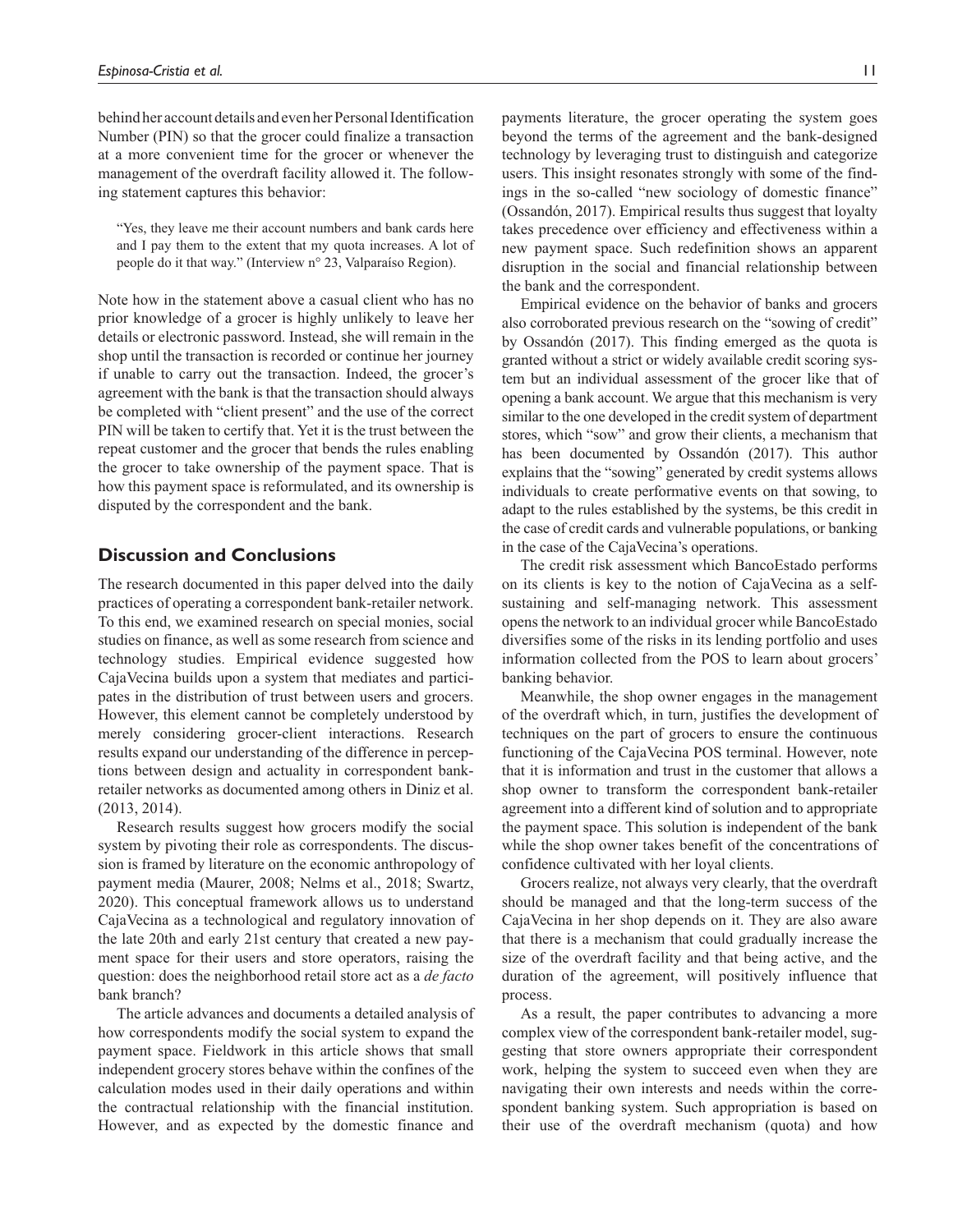individual grocers "play" the system. In this manner, research in this article builds on the contribution by Bailey et al. (2018) and more broadly from extant literature on correspondent banking systems (e.g., Diniz et al., 2013, 2014). Expanding these previous findings, research in this article focuses attention on the socio-economic implications of the quota mechanism as the basis for the reformulation of the payment space.

More broadly, CajaVecina case analysis provides some insight into the integration of "daily finances" and "high finances," that is, the integration between low value, high volume transactions and large value, low volume transactions in capital and investment markets. This as the quota enables us to draw a direct line from a small value cash transaction in a grocery shop to the diversification of financial risk in the portfolio of a large financial institution such as BancoEstado.

The case of CajaVecina also shows the mechanisms with which the on-site operation of the correspondent bankretailer agreement is organized and configured into a specific payment space. In this sense, Wilkis (2017) correctly argues that observing those spaces allows us to better understand the convergence between those everyday spaces that are interconnected via mechanisms like correspondent banks with the bank's operation in capital markets.

Leveraging trust to distinguish between potential users suggests a reformulation of the payment space as defined by Maurer (2008, 2015). This reformulation has its conceptual support in Zelizer's (2010) ideas of special monies, that is, the fact that grocers distinguish clients by classifying them in monetary terms. As noted by Bowker and Star (2000) imposing a classification, in this case by discriminating users' access to the POS terminal, allows the grocer to impose aspects related to the general operation of her business over those detailed by the correspondent bank-retailer agreement, this as the grocer is willing to bend administrative rules when dealing with repeat users but not when dealing with casual users. The grocer is protecting her relationship with repeat users as they purchase regularly from her overall business and not only transactions related to CajaVecina.

The main point here is that the classification made from special monies and the management of the overdraft facility relates to the level of trust between grocer and user. Paraphrasing Giddens (2013), CajaVecina is a mechanism that permits the strengthening of both the client's and grocer's identity, both of whom are connected, in a consistent way, with their surrounding social environment and material of actions. This grants them reliability and the power to operate in the world in such a way that trust is at the center of their actions.

This ontological security allows the POS terminal to be operated in an environment where many of its transactions go beyond the temporal here and now (the present). In other words, they surpass the moment in time when grocer, client, and POS terminal exist in the same location. For instance, it is based on trust whether or not the grocer will accept a

transaction when her overdraft is almost full. Turning down a casual user has no additional consequences when a repeat customer might be offended and cease purchases of other items at the grocery store (on the same or future date). This is one of the reported mechanisms used by grocers to manage risk based on the trust history she has generated with repeat customers. The grocer is in effect using the services from CajaVecina to increase customer loyalty.

Furthermore, the CajaVecina case permits the study of those tensions that appear when authors adopt concepts like special monies (Zelizer, 1994) and money as a symbolic generalized means (Luhmann, 1998). These conceptualizations are part of the continuum, where local agency and the whole monetary systems are operating together in the day-by-day payment and financial realm. These conceptualizations also help to highlight the importance of social issues that live side by side considerations of effectiveness and efficiency that dominate other studies.

Finally, the case of CajaVecina suggests that one of the tasks in researching domestic finance and payments entails searching for new payment spaces, how these are created and appropriated by different actions, as well as scenarios where they differ across national payment systems. This is important to better understand the extent to which retail payment systems are regulated by institutional and legal considerations and the extent to which the regulation of these systems is maintained through social practices (i.e., self-regulation). Practices that are considered unmonetized, such as trust or retribution, or by others perhaps emerging from innovations created by those who use and operate those systems.

#### **Acknowledgments**

Authors want to thank CajaVecina executives that participated in the research that led to the present article. A very preliminary version of this paper appears in a working paper (Batiz-Lazo et al., 2019).

#### **Declaration of Conflicting Interests**

The author(s) declared no potential conflicts of interest with respect to the research, authorship, and/or publication of this article.

#### **Funding**

The author(s) disclosed receipt of the following financial support for the research, authorship, and/or publication of this article: This research was support from the project: "Corresponsalías Bancarias: El Caso de la CajaVecina". DI-3-17/JM (2016-2017).

#### **ORCID iDs**

Juan Felipe Espinosa-Cristia **D** <https://orcid.org/0000-0002-5629-6328> Bernardo Batiz-Lazo **<https://orcid.org/0000-0001-7113-3386>** 

#### **Notes**

1. In Brazil, all correspondent banking agreements are regulated by the Conselho Monetário Nacional (National Monetary Council) or CMN. Since 1964 the CMN has been the main body formulating monetary and credit policies in Brazil. Source: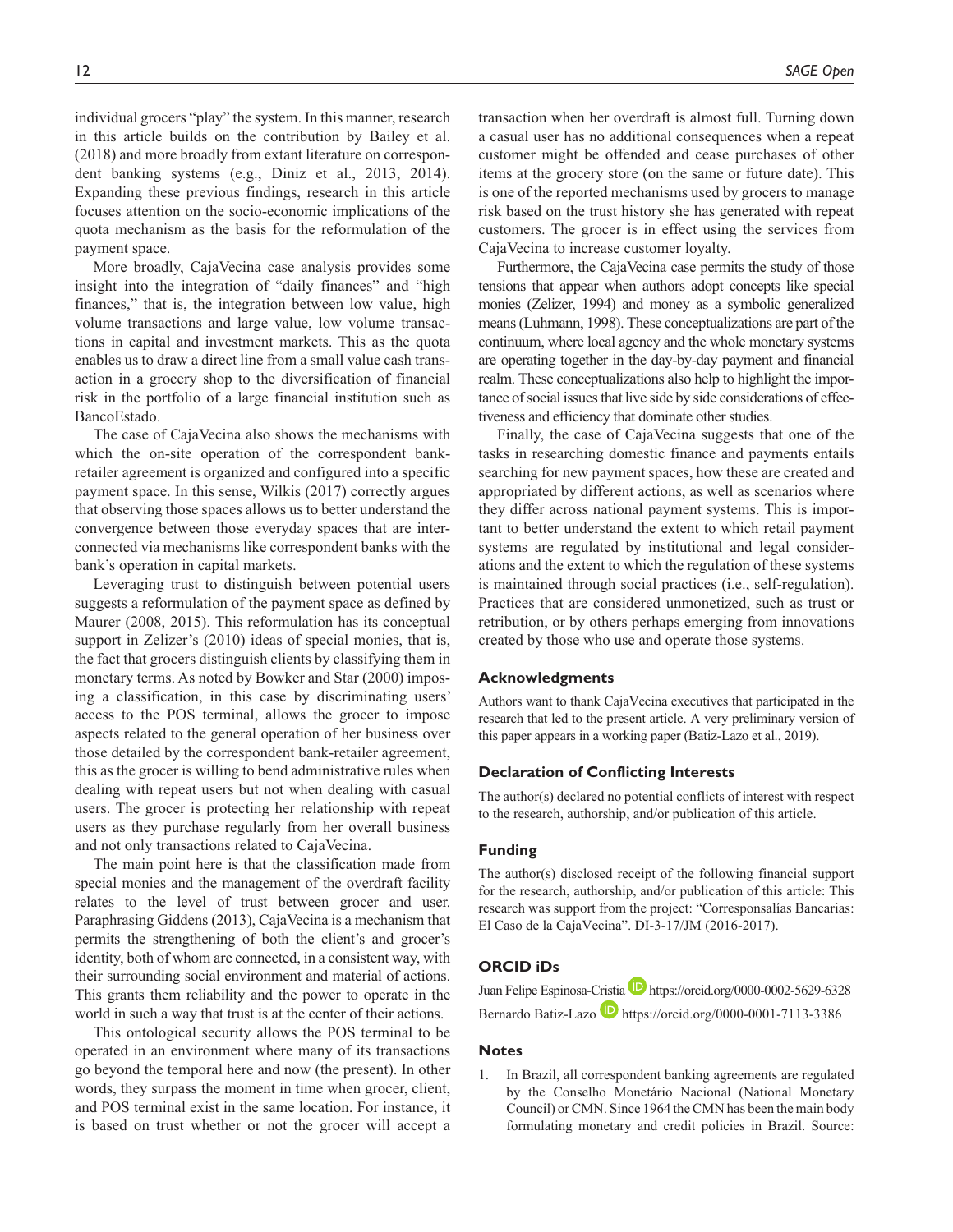Banco Central do Brasil (ND), Understanding the National Monetary Council, available at [http://www](http://www+.3.bcb.gov.br/pre/cmn/entenda_o_cmn_en.asp)+.3.bcb.gov.br/ pre/cmn/entenda\_o\_cmn\_en.asp (accessed 11-Jul-2019).

- 2. BancoEstado, Caja Vecina, el banco más cerca de todos, available at [http://bech-version3-dev.win4.kiteknology.com/sala-de-prensa/](http://bech-version3-dev.win4.kiteknology.com/sala-de-prensa/noticias-bancoestado/noticias2012/2015/09/04/cajavecina-el-banco-m%C3%A1s-cerca-de-todos) [noticias-bancoestado/noticias2012/2015/09/04/cajavecina-el](http://bech-version3-dev.win4.kiteknology.com/sala-de-prensa/noticias-bancoestado/noticias2012/2015/09/04/cajavecina-el-banco-m%C3%A1s-cerca-de-todos)[banco-m%C3%A1s-cerca-de-todos](http://bech-version3-dev.win4.kiteknology.com/sala-de-prensa/noticias-bancoestado/noticias2012/2015/09/04/cajavecina-el-banco-m%C3%A1s-cerca-de-todos) (accessed 11-Jul-2019)
- 3. More details on the RUT account can be found at the following link: [https://www.bancoestado.cl/imagenes/\\_personas/produc](https://www.bancoestado.cl/imagenes/_personas/productos/cuentas/cuenta-rut-home.asp)[tos/cuentas/cuenta-rut-home.asp](https://www.bancoestado.cl/imagenes/_personas/productos/cuentas/cuenta-rut-home.asp)
- 4. It seems BancoEstado offers training to only one person per retail store. The lack of training sometimes created service issues. For instance, services through the CajaVecina system could only be offered if the trained person was within the store premises. The operator was also the only person able to solved problems with clients, helping them with their transactions (financial socialization), and was also in charge of initiating conversations with the BancoEstado representatives regarding any issue or problem dealing with the daily operation of the system. The operator also is the only one who receives news and new training opportunities to deal with CajaVecina's new services and features.
- 5. Here we use working capital loosely as per the statement above rather than a strict definition of the difference between a grocer's current assets and current liabilities.

#### **References**

- Alarcon, C., Flores, C., Ormazabal, F., & Vera, M. (2013). *Indicadores de acceso y uso a servicios financieros* [Financial Access and service use indicators] (Serie Técnica de Estudios, No. 13). SBIF.
- Allen, F., Demirguc-Kunt, A., Klapper, L., & Peria, M. S. M. (2016). The foundations of financial inclusion: Understanding ownership and use of formal accounts. *Journal of Financial Intermediation*, *100*(27), 1–30. [https://doi.org/10.1016/j.](https://doi.org/10.1016/j.jfi.2015.12.003) [jfi.2015.12.003](https://doi.org/10.1016/j.jfi.2015.12.003)
- Bailey, D. E., Diniz, E., Nardi, B. A., Leonardi, P. M., & Scholler, D. (2018). A critical approach to human helping in information systems: Heteromation in the Brazilian correspondent banking system. *Information and Organization*, *28*(3), 111–128. [https://](https://doi.org/10.1016/j.infoandorg.2018.08.002) [doi.org/10.1016/j.infoandorg.2018.08.002](https://doi.org/10.1016/j.infoandorg.2018.08.002)
- Bandelj, N., Fourcade, M., Weber, F., Wherry, F., & Zelizer, V. A. (2016). *Twenty years after the social meaning of money*. Book & Ideas. [https://booksandideas.net/Twenty-Years-After-The-](https://booksandideas.net/Twenty-Years-After-The-Social-Meaning-of-Money.html)[Social-Meaning-of-Money.html](https://booksandideas.net/Twenty-Years-After-The-Social-Meaning-of-Money.html)
- Batiz-Lazo, B., Alarcon-Molina, J., & Espinosa-Cristia, J. F. (2019). *Trust and agency redistribution in CajaVecina's payment ecosystem* (Working Paper No. 19015). Bangor Business School, Prifysgol Bangor University.
- Bátiz-Lazo, B. (2018). *Cash and dash: How ATMs and computers changed banking*. Oxford University Press.
- Bátiz-Lazo, B., Haigh, T., & Stearns, D. L. (2014). How the future shaped the past: The case of the cashless society. *Enterprise & Society*, *15*(1), 103–131.<https://doi.org/10.1093/es/kht024>
- Bátiz-Lazo, B., Karlsson, T., & Thodenius, B. (2014). The origins of the cashless society: Cash dispensers, direct to account payments and the development of on-line real-time networks, c. 1965-1985. *Essays in Economic & Business History*, *32*(1), 100–137. [https://](https://www.ebhsoc.org/journal/index.php/ebhs/article/view/236) [www.ebhsoc.org/journal/index.php/ebhs/article/view/236](https://www.ebhsoc.org/journal/index.php/ebhs/article/view/236)
- Bátiz-Lazo, B., & Smith, A. (2016). The industrial organization of Hong Kong's progression toward a cashless economy (1960s–2000s). *IEEE Annals of the History of Computing*, *38*(2), 54–65.<https://doi.org/10.1109/MAHC.2016.15>
- Bátiz-Lazo, B., & Woldesenbet, K. (2006). The dynamics of product and process innovations in UK banking. *International Journal of Financial Services Management*, *1*(4), 400–421. <https://doi.org/10.1504/IJFSM.2006.010120>
- Baudrillard, J. (2016). *The consumer society: Myths and structures*. SAGE.
- Bowker, G. C., & Star, S. L. (2000). *Sorting things out: Classification and its consequences*. MIT Press.
- Brinkmann, S. (2014). Doing without data. *Qualitative Inquiry*, *20*(6), 720–725.<https://doi.org/10.1177/1077800414530254>
- Callon, M. (2016). Revisiting marketization: From interface-markets to market-agencements. *Consumption Markets & Culture*, *19*(1), 17–37.<https://doi.org/10.1080/10253866.2015.1067002>
- Chiapello, E. (2015). Financialisation of valuation. *Human Studies*, *38*(1), 13–35.<https://doi.org/10.1007/s10746-014-9337-x>
- Cholez, C., & Trompette, P. (2016). Economic circuits in Madagascar: "Agencing" the circulation of goods, accounts and money. *Consumption Markets & Culture*, *19*(1), 148–166. <https://doi.org/10.1080/10253866.2015.1067201>
- Contel, F. B. (2020). *The financialisation of the Brazilian territory*. Springer.
- Devlin, J. F., Ennew, C. T., Sekhon, H. S., & Roy, S. K. (2015). Trust in financial services: Retrospect and prospect. *Journal of Financial Services Marketing*, *20*(4), 234–245.
- Diario, Financiero. (2020, November 26). *Caja Vecina de BancoEstado aumentará oferta de servicios ante mayor competencia* [Caja Vecina from BancoEstado will increase its services offer confronting new competitors]. [http://www.jec.cl/](http://www.jec.cl/articulos/?p=145176) [articulos/?p=145176](http://www.jec.cl/articulos/?p=145176)
- Diniz, E., Bailey, D. E., Dailey, S.L., & Sholler, D. (2013, May 22–24). *Bridging the ICT4D design-actuality gap: "Human ATMs" and the provision of financial services for "humble people"* [Conference session]. International Conference on Information Resources Management (CONF-IRM), Natal, Brazil. <https://aisel.aisnet.org/confirm2013/13/>
- Diniz, E., Bailey, D. E., & Sholler, D. (2014). Achieving ICT4D project success by altering context, not technology. *Information Technologies & International Development*, *10*(4), 15–29. [https://itidjournal.org/index.php/itid/article/](https://itidjournal.org/index.php/itid/article/view/1306/503.html) [view/1306/503.html](https://itidjournal.org/index.php/itid/article/view/1306/503.html)
- Diniz, E., Biroshci, R., & Pozzebon, M. (2012). Triggers and barriers to financial inclusion: The use of ICT-based branchless banking in an Amazon country. *Electronic Research and Applications*, *11*(5), 484–494. [https://doi.org/10.1016/j.](https://doi.org/10.1016/j.elerap.2011.07.006) [elerap.2011.07.006](https://doi.org/10.1016/j.elerap.2011.07.006)
- Eglash, R. (2004). *Appropriating technology: Vernacular science and social power*. University of Minnesota Press.
- Elyachar, J. (2010). Phatic labor, infrastructure, and the question of empowerment in Cairo. *American Ethnologist*, *37*(3), 452– 464.<https://doi.org/10.1111/j.1548-1425.2010.01265.x>
- Ennew, C., & Sekhon, H. (2007). Measuring trust in financial services: The trust index. *Consumer Policy Review*, *17*(2), 62–68.
- Espinosa-Cristia, J. F., & Alarcón, J. I. (2016). CajaVecina: The bancarization of chile through corner shops. In B. Bátiz-Lazo & L. Efthymiou (Eds.), *The book of payments* (pp. 141–151). Palgrave Macmillan.